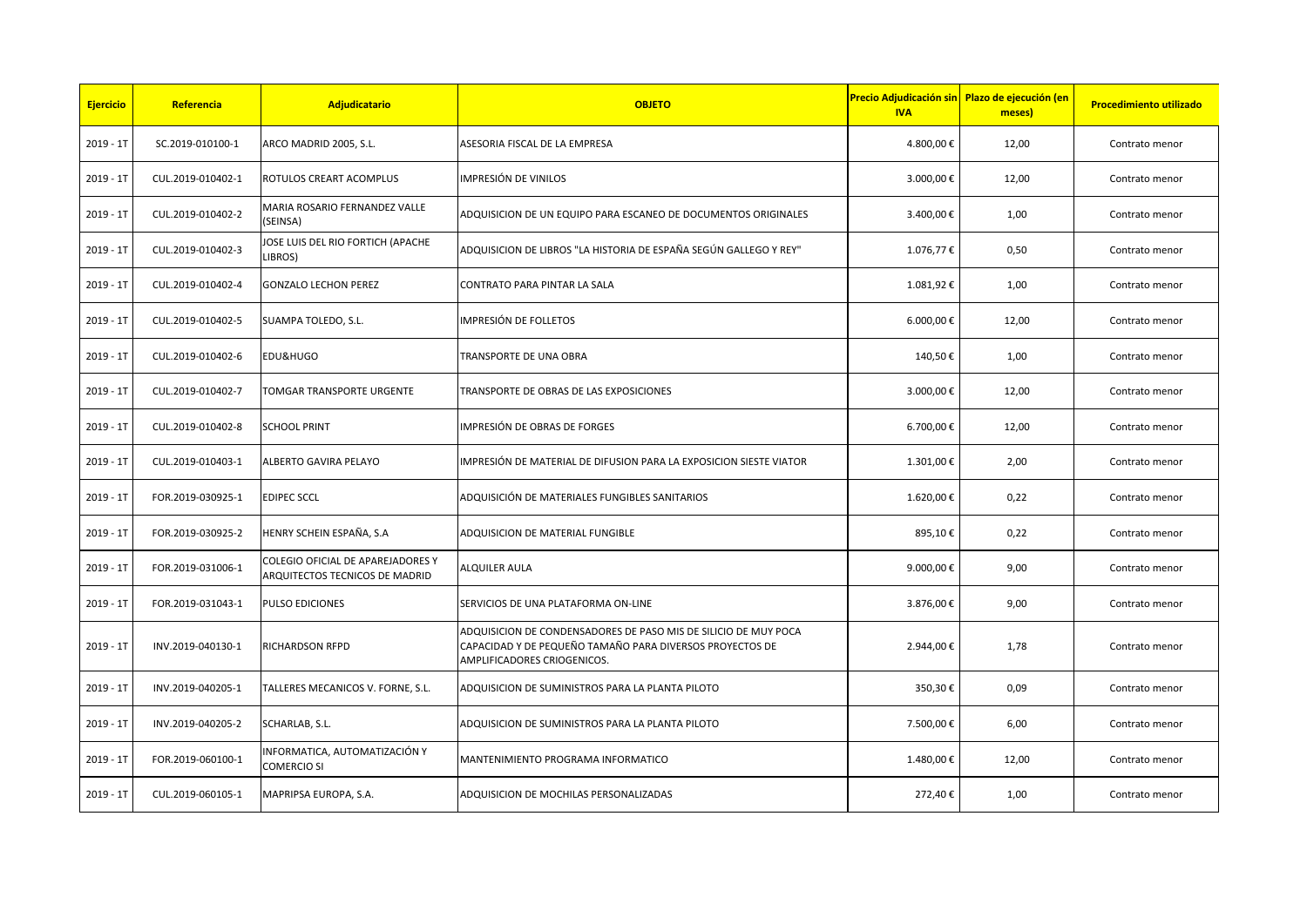| $2019 - 1T$ | SC.2019-010100-10 | UTC CLIMA, SERV. Y CONTROLES<br>IBERIA, S.L. | MANTENIMIENTO DE INSTALACION DE AIRE ACONDICIONADO Y CALEFACCION                         | 2.601,12€  | 12,00 | Contrato menor |
|-------------|-------------------|----------------------------------------------|------------------------------------------------------------------------------------------|------------|-------|----------------|
| 2019 - 1T   | SC.2019-010100-11 | EDEN SPRINGS ESPAÑA, S.A.U.                  | ALQUILER DE SUMINISTRO DE AGUA                                                           | 318,00€    | 12,00 | Contrato menor |
| $2019 - 1T$ | SC.2019-010100-12 | EXPOFIRE, S.L.                               | SERVICIO DE MANTENIMIENTO DE EXTINTORES CONTRA INCENDIOS                                 | 238,24€    | 12,00 | Contrato menor |
| $2019 - 1T$ | SC.2019-010100-13 | ALTAI SOFT, S.L.                             | SUMINISTRO Y MANTENIMIENTO DEL PROGRAMA DE CONTABILIDAD                                  | 4.260,51€  | 12,00 | Contrato menor |
| $2019 - 1T$ | SC.2019-010100-14 | SECURITAS DIRECT ESPAÑA, S.A.                | SEGURIDAD DEL EDIFICIO                                                                   | 1.134,00€  | 12,00 | Contrato menor |
| $2019 - 1T$ | SC.2019-010100-15 | DONOSO & LONGARDT AUDIT, S.L.                | ASESORAMIENTO CONTRATACION                                                               | 14.500,00€ | 12,00 | Contrato menor |
| 2019 - 1T   | SC.2019-010100-2  | DESPACHO GESTION LABORAL, S.L.               | ASESORIA LABORAL                                                                         | 3.284,00€  | 12,00 | Contrato menor |
| $2019 - 1T$ | SC.2019-010100-3  | IRON MOUNTAIN ESPAÑA, S.A.U.                 | ARCHIVO DOCUMENTACION                                                                    | 4.490,17€  | 12,00 | Contrato menor |
| $2019 - 1T$ | SC.2019-010100-4  | ANTICIMEX 3D SANIDAD AMBIENTAL, S.A.         | SISTEMAS DE DESINFECCION Y CONTROL DE PLAGAS                                             | 435,30€    | 12,00 | Contrato menor |
| $2019 - 1T$ | SC.2019-010100-5  | AMSA ASCENSORES MADRID, S.A.                 | MANTENIMIENTO ASCENSORES                                                                 | 840,44€    | 12,00 | Contrato menor |
| $2019 - 1T$ | SC.2019-010100-6  | <b>LIMPIEZAS HENARES</b>                     | LIMPIEZA DE LAS INSTALACIONES DE LA EMPRESA                                              | 14.208,00€ | 12,00 | Contrato menor |
| $2019 - 1T$ | SC.2019-010100-7  | FOJENET, S.L.                                | ALQUILER FIREWALL                                                                        | 11.915,40€ | 12,00 | Contrato menor |
| $2019 - 1T$ | SC.2019-010100-8  | PEREZ-LLORCA ABOGADOS SLP y CIA              | ASESORIA JURIDICA PARA SUBVENCIONES                                                      | 5.000,00€  | 12,00 | Contrato menor |
| $2019 - 1T$ | SC.2019-010100-9  | FOJENET, S.L.                                | MANTENIMIENTO EQUIPOS INFORMATICOS                                                       | 8.400,00€  | 12,00 | Contrato menor |
| 2019 - 1T   | CUL.2019-010403-2 | PUBLIALCA, S.L.                              | PRODCCION DE MATERIALES PARA LAS EXPOSICIONES DEL DEPARTAMENTO DE<br><b>CULTURA</b>      | 5.670,00€  | 12,00 | Contrato menor |
| $2019 - 1T$ | FOR.2019-030376-1 | ELECTROMEDICINA MEDITERRANEA, S.L.           | ADQUISICIÓN DE SUMINISTROS PARA LA DIFUSION DE ACTIVIDADES DEL MASTER<br>DE FISIOTERAPIA | 396,69€    | 0,22  | Contrato menor |
| 2019 - 1T   | FOR.2019-030376-2 | GJ PRINT COMUNICACIÓN GRAFICA, S.L.          | ADQUISICIÓN DE SUMINISTROS PARA LA DIFUSION DE ACTIVIDADES DEL MASTER<br>DE FISIOTERAPIA | 68,00€     | 0,22  | Contrato menor |
| $2019 - 1T$ | FOR.2019-030376-3 | PRIM, S.A                                    | ADQUISICIÓN DE MATERIAL CLINICO PARA LA CLNICA DE FISIOTERAPIA                           | 330,00€    | 0,22  | Contrato menor |
| $2019 - 1T$ | FOR.2019-030376-4 | DISTRIBUCIONES QUIMEBORA, S.L.               | ADQUISICIÓN DE MATERIAL CLINICO                                                          | 157,81€    | 0,22  | Contrato menor |
| 2019 - 1T   | FOR.2019-030376-5 | SIEMENS HEALTHINNERS                         | ADQUISICIÓN DE TARJETA PARA ELECTROMIOGRAFO MARCA ACUSON                                 | 1.197,00€  | 0,22  | Contrato menor |
| $2019 - 1T$ | FOR.2019-030376-6 | VIRO GLOBAL, S.L.N.E                         | ADQUISICIÓN DE SONDA LINEAL X6-16L                                                       | 2.685,95€  | 0,22  | Contrato menor |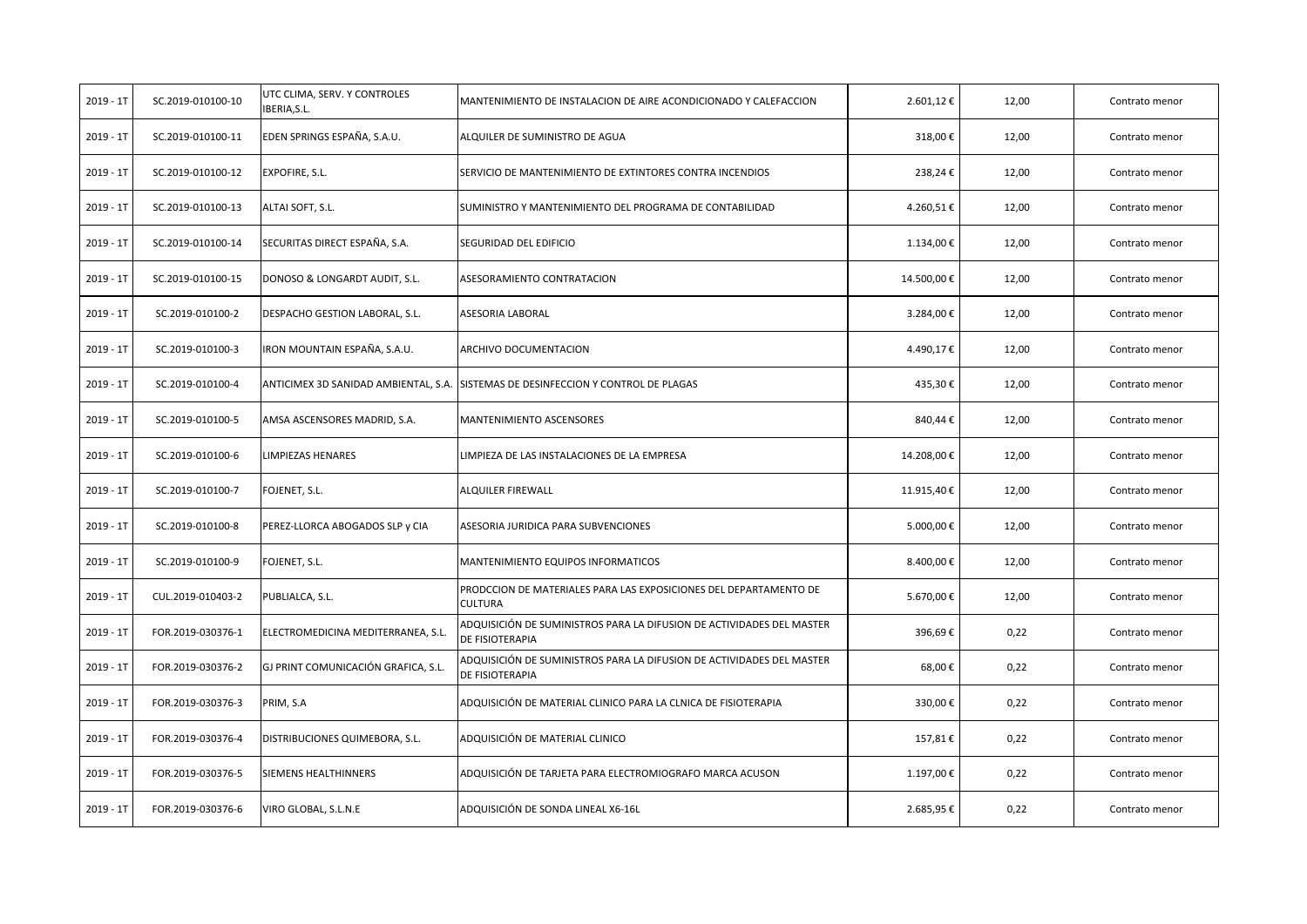| $2019 - 1T$ | FOR.2019-030376-7     | YOLIDEMA, S.L.                                                                                            | SERVICIOS PROFESIONALES PARA ATENDER DEMANDA CLINICA                                                                                                                                                       | 1.033,88€  | 3,00  | Contrato menor |
|-------------|-----------------------|-----------------------------------------------------------------------------------------------------------|------------------------------------------------------------------------------------------------------------------------------------------------------------------------------------------------------------|------------|-------|----------------|
| 2019 - 1T   | FOR.2019-030376-8     | <b>CLINIMARK</b>                                                                                          | ADQUISICIÓN DE UN ALGOMETRO ANALOGICO                                                                                                                                                                      | 4.300,00€  | 0,23  | Contrato menor |
| 2019 - 1T   | FOR.2019-030376-9     | PORTALWEB FISAUDE, S.L.                                                                                   | ADQUISICION DE UN ECOGRAFO PARA LAS PRACTICAS DE LOS ALUMNOS DEL<br>MASTER UNIVERSITARIO MANUAL DEL APARATO LOCOMOTOR Y DX EN LA CLINICA<br>DE FISIOTERAPIA DEL INSTITUTO FISIOTERAPIA Y DOLOR DE LA FGUA. | 12.314,05€ | 0,06  | Contrato menor |
| 2019 - 1T   | FOR.2019-030529-1     | JAVIER DIAZ RAMOS                                                                                         | ADQUISICIÓN DE MOBILIARIO PARA LAS AULAS                                                                                                                                                                   | 302,50€    | 0,10  | Contrato menor |
| 2019 - 1T   | FOR.2019-030925-3     | MAI SOLUCIONES TECNICAS CAPILARES,<br>S.L.                                                                | ADQUISICIÓN DE MATERIALES FUNGIBLES SANITARIOS                                                                                                                                                             | 1.365,00€  | 0,22  | Contrato menor |
| 2019 - 1T   | FOR.2019-030925-4     | BASTOS MEDICAL, S.L.                                                                                      | ADQUISICIÓN DE MATERIALES FUNGIBLES SANITARIOS                                                                                                                                                             | 189,00€    | 0,22  | Contrato menor |
| $2019 - 1T$ | FOR.2019-030925-5     | AGUADO CUMPLIDO, S.L.                                                                                     | SERVICIO DE ALIMENTACION DIRECTORES MASTER INTERNACIONAL DE TRICOLOGIA                                                                                                                                     | 1.298,14€  | 0,22  | Contrato menor |
| 2019 - 1T   | FOR.2019-030937-1     | <b>AXON</b>                                                                                               | ADQUISICION BIBLIOGRAFIA ACTUALIZADA                                                                                                                                                                       | 610,48€    | 1,00  | Contrato menor |
| 2019 - 1T   | EXP.INV.2019-040238-1 | ALEX LITTLE CONSULTING SERVICES                                                                           | DISEÑO Y PROGRAMACIÓN DE LA PLATAFORMA INFORMATICA DE M-LEARNING<br>OPPIAMOBILE                                                                                                                            | 29.000,00€ | 11,00 | Contrato menor |
| 2019 - 1T   | FOR.2019-031009-1     | ANYNA INFORMATICA, S.L.                                                                                   | ADQUISICION DE UN PORTATIL                                                                                                                                                                                 | 500,00€    | 0,23  | Contrato menor |
| 2019 - 1T   | CUL.2019-010403-3     | PABLO BARONE                                                                                              | SERVICIO DE ILUMINACION DE LA EXPOSICION SIESTE VIATOR                                                                                                                                                     | 3.299,76€  | 2,00  | Contrato menor |
| 2019 - 1T   | FOR.2019-030925-6     | SERUNION, S.A.U                                                                                           | SERVICIO DE ALIMENTACION DIRECTORES MASTER INTERNACIONAL DE TRICOLOGIA                                                                                                                                     | 104,50€    | 0,22  | Contrato menor |
| 2019 - 1T   | FOR.2019-030927-1     | AGUADO CUMPLIDO, S.L.                                                                                     | SERVICIO DE ALIMENTACION DIRECTORES MASTER INTERNACIONAL DE ESTETICA                                                                                                                                       | 2.007,27€  | 0,22  | Contrato menor |
| 2019 - 1T   | FOR.2019-031001-1     | SINGULAR LEARNING, S.C.A                                                                                  | MANTENIMIENTO Y EVOLUCION DEL SISTEMA DE GESTION ACADEMICA DEL<br>INSTITUTO FRANKLIN                                                                                                                       | 14.275,00€ | 12,00 | Contrato menor |
| 2019 - 1T   | FOR.2019-031001-2     | THE COGENT CONSTRUCT S.L.                                                                                 | LA IMPARTICION DE DOCENCIA EN EL MASTER TEACH&LEARN                                                                                                                                                        | 13.950,00€ | 12,00 | Contrato menor |
| 2019 - 1T   | FOR.2019-031001-3     | MARIA ROSARIO FERNANDEZ VALLE<br>(SEINSA)                                                                 | SUMINISTROS DE FUNGIBLES Y MATERIAL INFORMATICO                                                                                                                                                            | 605,00€    | 0,22  | Contrato menor |
| 2019 - 1T   | FOR.2019-031001-4     | REPROGRAFIA CIMA, S.L                                                                                     | REPROGRAFIA                                                                                                                                                                                                | 100,00€    | 0,33  | Contrato menor |
| 2019 - 1T   | FOR.2019-031001-5     | FUNDACION PARA LA INVESTIGACION<br><b>BIOMEDICA HOSPITAL UNIVERSITARIO</b><br>PRINCIPE DE ASTURIAS (HUPA) | ESTANCIA FORMATIVA DE ALUMNOS                                                                                                                                                                              | 4.800,00€  | 3,00  | Contrato menor |
| 2019 - 1T   | FOR.2019-031001-6     | VIAJES EL CORTE INGLES, S.A.                                                                              | <b>EMISION DE BILLETES DE TREN</b>                                                                                                                                                                         | 236,88€    | 0,03  | Contrato menor |
| $2019 - 1T$ | FOR.2019-031001-7     | <b>IBERIA LAE, S.A.</b>                                                                                   | GESTIÓN DE DESPLAZAMIENTO                                                                                                                                                                                  | 2.062,84€  | 0,03  | Contrato menor |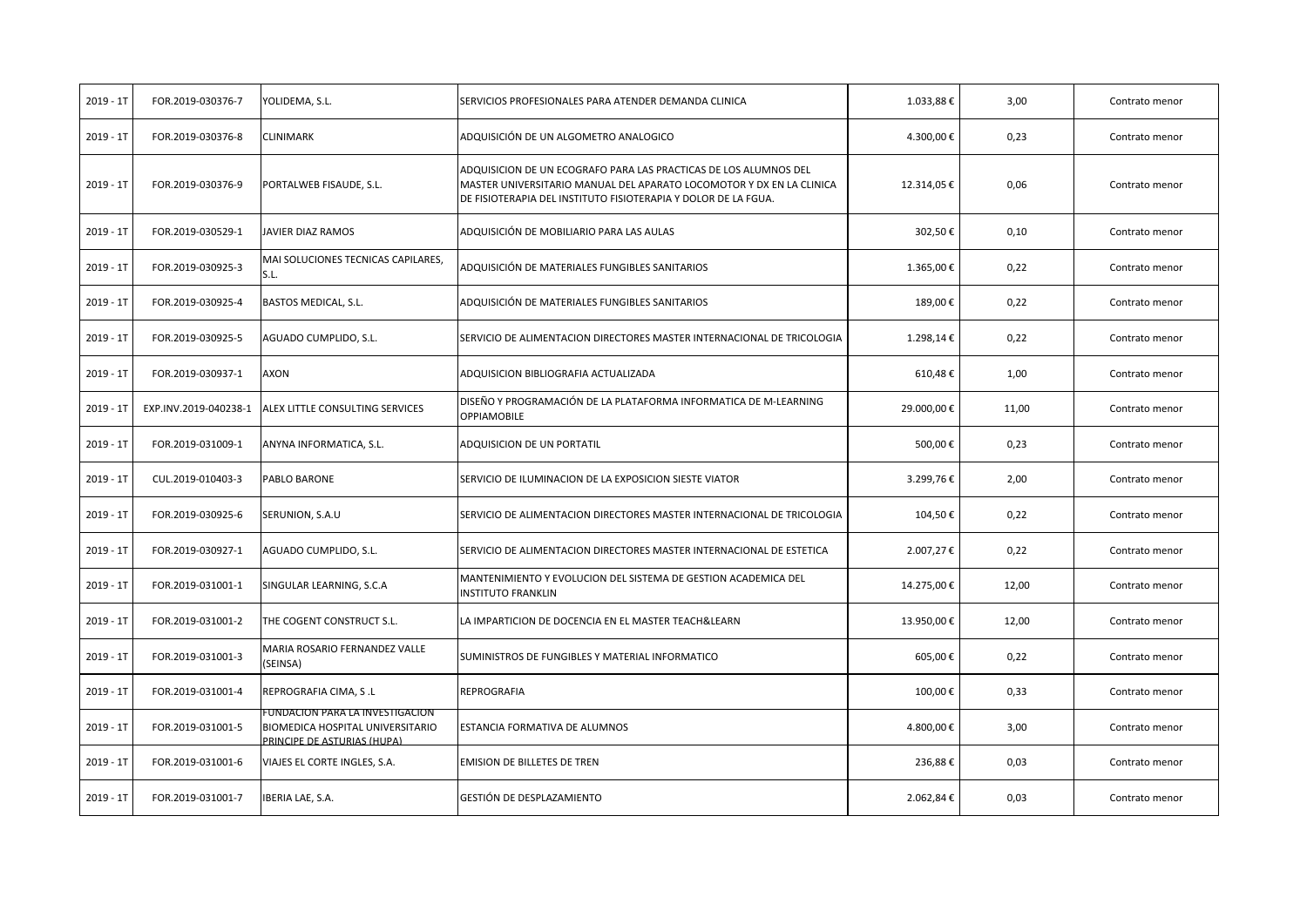| $2019 - 1T$ | FOR.2019-031001-8  | REPROGRAFIA CIMA, S.L                                 | SERVICIO DE IMPRENTA                                                                                         | 1.270,00€ | 0,33  | Contrato menor |
|-------------|--------------------|-------------------------------------------------------|--------------------------------------------------------------------------------------------------------------|-----------|-------|----------------|
| 2019 - 1T   | FOR.2019-031001-9  | TEXTIL CENTRAL DE REGALOS                             | ADQUISICION DE PRODUCTOS DE MERCHANDISING.                                                                   | 5.790,00€ | 8,00  | Contrato menor |
| 2019 - 1T   | FOR.2019-031028-1  | EL CORTE INGLES, S.A.                                 | ADQUISICION DE DISPOSITIVOS ELECTRONICOS PARA EL CURSO DE<br>ESPECIALIZACION EN ORTOPEDIA PARA FARMACEUTICOS | 2.702,40€ | 0,22  | Contrato menor |
| 2019 - 1T   | FOR.2019-031046-1  | UNANCOR MARKETING, S.L.                               | CONTRATACIÓN DE UNA EMPRESA DE MARKETING.                                                                    | 3.000,00€ | 1,00  | Contrato menor |
| 2019 - 1T   | INV.2019-040115-1  | NIEVES ANDRACA DIAZ. CONSULTORIA<br>LINGÜÍSTICA, S.L. | TRADUCCION JURADA DE UNA MEMORIA CIENTIFICA                                                                  | 750,00€   | 0,22  | Contrato menor |
| 2019 - 1T   | INV.2019-040121-1  | DELCA CONSULTORES, S.L.                               | ADQUISICION DE LICENCIA ACTUALIZADA DE SOFTWARE                                                              | 575,00€   | 0,44  | Contrato menor |
| 2019 - 1T   | INV.2019-040136-1  | <b>CENIEH</b>                                         | ESTUDIO DENTAL DE LOS NEANDERTALES                                                                           | 150,00€   | 1,00  | Contrato menor |
| 2019 - 1T   | INV.2019-040152-1  | ADR INFOR S.L.                                        | CONTRATACION DE UNA PLATAFORMA E-LEARNIG PARA LOS CURSOS DE<br>FORMACION DEL PROYECTO EMPLEA VERDE           | 8.886,00€ | 12,00 | Contrato menor |
| 2019 - 1T   | INV.2019-040205-3  | OMADISA, S.L.                                         | ADQUISICION DE SUMINISTROS PARA LA PLANTA PILOTO                                                             | 462,60€   | 0,13  | Contrato menor |
| 2019 - 1T   | FOR.2019-030925-7  | SINCLAIR PJARMACEUTICAL ESPAÑA                        | ADQUISICIÓN DE MATERIALES FUNGIBLES SANITARIOS                                                               | 880,00€   | 0,22  | Contrato menor |
| 2019 - 1T   | FOR.2019-030925-8  | HENRY SCHEIN ESPAÑA, S.A                              | ADQUISICIÓN DE MATERIALES FUNGIBLES SANITARIOS                                                               | 934,30€   | 0,22  | Contrato menor |
| 2019 - 1T   | INV.2019-040170-1  | ALBERTO GAVIRA PELAYO                                 | IMPRESIÓN DE MATERIAL DE DIFUSION                                                                            | 230,00€   | 0,33  | Contrato menor |
| 2019 - 1T   | INV.2019-040170-10 | JOSE PASCUAL LOPEZ GOMEZ-SERVICIO<br>PUERTA A PUERTA  | TRASLADO DE PARTICIPANTES                                                                                    | 772,72€   | 0,07  | Contrato menor |
| 2019 - 1T   | INV.2019-040170-11 | <b>IRENE GARRIDO QUIROS</b>                           | ORGANIZACIÓN DE CONCIERTOS Y ACTIVIDADES MUSICALES                                                           | 250,00€   | 0,33  | Contrato menor |
| 2019 - 1T   | INV.2019-040170-12 | <b>IGNACIO DIAZ KNÖRR</b>                             | ORGANIZACIÓN DE ENCUENTROS ENTRE PROFESIONALES DEL CINE, MUNDO<br><b>ACADEMICO Y ESTUDIANTES</b>             | 300,00€   | 0,03  | Contrato menor |
| 2019 - 1T   | INV.2019-040170-13 | <b>EUROPEAN DREAMS FACTORY</b>                        | PROYECCION DE MATERIAL CINEMATOGRAFICO EN LOS ENCUENTROS DE CINE<br>SOLIDARIO Y VALORES                      | 600,00€   | 0,16  | Contrato menor |
| 2019 - 1T   | INV.2019-040170-14 | <b>AVERAL SPAIN</b>                                   | CREACION DEL MAKE OFF DE LOS ENCUENTROS DE CINE SOLIDARIO Y VALORES                                          | 3.300,00€ | 0,66  | Contrato menor |
| 2019 - 1T   | INV.2019-040170-15 | DIGI DOCU DISTRIBUCIONES, S.L.                        | PROYECCION DE DISTINTOS PASES DE PELICULA                                                                    | 600,00€   | 0,13  | Contrato menor |
| 2019 - 1T   | INV.2019-040170-2  | WATSON&HOLMES                                         | <b>GESTION DE DERECHOS DE AUTOR</b>                                                                          | 1.000,00€ | 0,33  | Contrato menor |
| $2019 - 1T$ | INV.2019-040170-3  | SANTAFE PRODUCCIONES                                  | <b>GESTION DE DERECHOS DE AUTOR</b>                                                                          | 2.900,00€ | 0,33  | Contrato menor |
| 2019 - 1T   | INV.2019-040170-4  | PATRICIA LARRICHE CASTILLO                            | REALIZACIÓN DEL GUION DE LA CEREMONIA DE ENTREGA DE LOS PREMMIOS<br><b>CYGNUS</b>                            | 250,00€   | 0,33  | Contrato menor |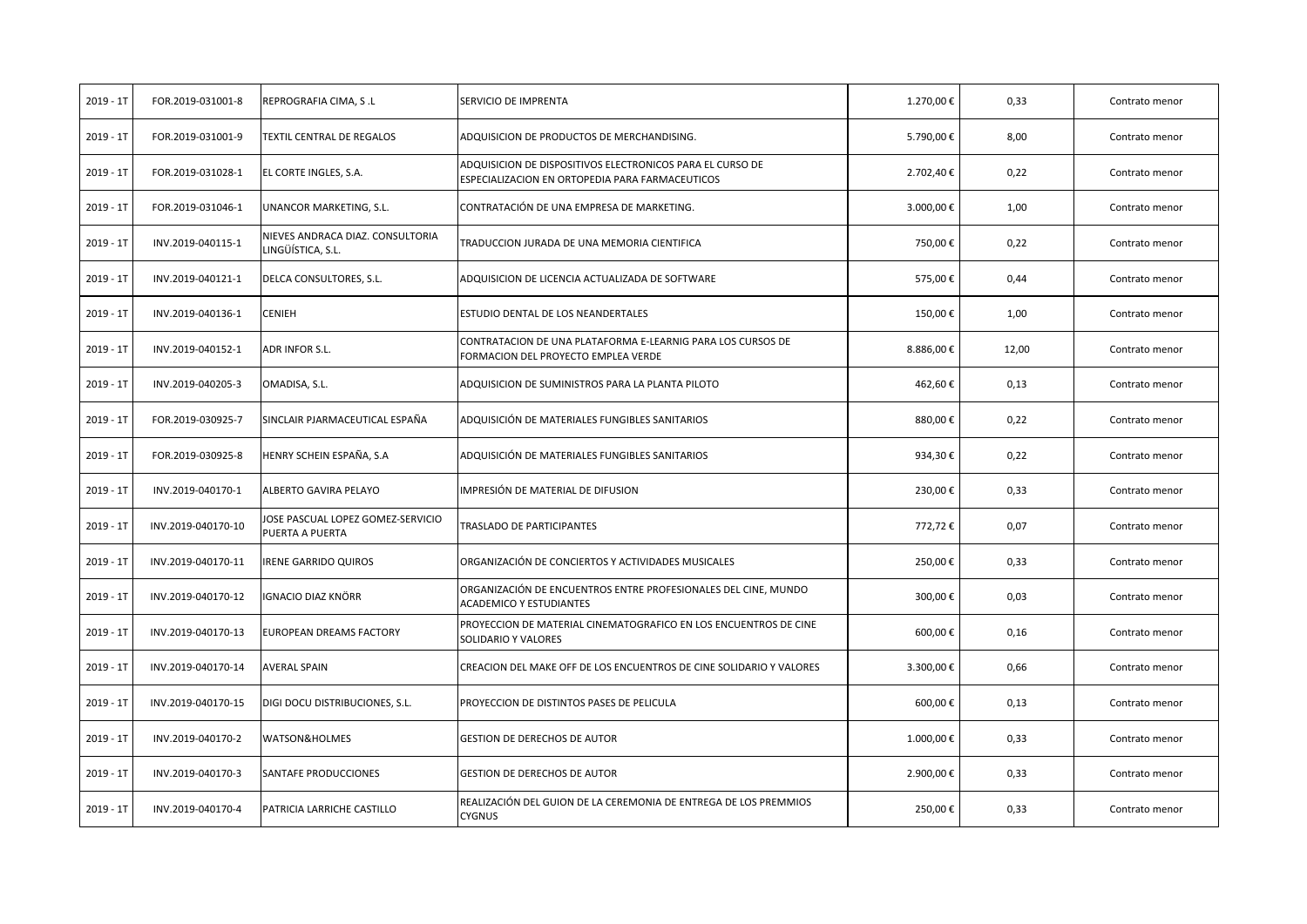| 2019 - 1T   | INV.2019-040170-5 | PARADORES DE TURISMO DE ESPAÑA, S.A         | ALOJAMIENTO DE LOS PARTICIPANTES EN EL PRIMER ENCUENTRO DE CINE<br>SOLIDARIO Y VALORES                                       | 1.200,00€  | 0,13  | Contrato menor |
|-------------|-------------------|---------------------------------------------|------------------------------------------------------------------------------------------------------------------------------|------------|-------|----------------|
| 2019 - 1T   | INV.2019-040170-6 | MULTICINES LA ESTACION                      | PROYECCION DE LA PRESENTACIÓN DEL PRIMER ENCUENTRO DE CINE SOLIDARIO Y<br>VALORES                                            | 1.600,00€  | 0,13  | Contrato menor |
| $2019 - 1T$ | INV.2019-040170-7 | <b>MINOKI</b>                               | PRODUCCION TECNICA Y ARTISTICA DEL CONCIERTO DEL PRIMER ENCUENTRO DE<br><b>CINE SOLIDARIO Y VALORES</b>                      | 1.400,00€  | 0,33  | Contrato menor |
| $2019 - 1T$ | INV.2019-040170-8 | MULTICINES GUADALAJARA                      | PROYECCION DEL PRIMER ENCUENTRO DE CINE SOLIDARIO Y VALORES                                                                  | 1.200,00€  | 0,13  | Contrato menor |
| $2019 - 1T$ | INV.2019-040170-9 | <b>METAC</b>                                | MANUFACTURA DE LOS PREMIOS CYGNUS                                                                                            | 726,00€    | 0,33  | Contrato menor |
| $2019 - 1T$ | FOR.2019-060107-1 | <b>ALMACENES JAVIER</b>                     | ADQUISICION DE MATERIAL                                                                                                      | 1.327,69€  | 3,00  | Contrato menor |
| 2019 - 1T   | FOR.2019-031028-2 | TININI, S.L                                 | CONTRATACION DE SERVICIOS DE GESTION Y APOYO DE ORGANIZACIÓN DEL CURSO<br>DE ESPECIALIZACION EN ORTOPEDIA PARA FARMACEUTICOS | 11.000,00€ | 9,00  | Contrato menor |
| $2019 - 1T$ | FOR.2019-031046-2 | <b>ENLAZALIA</b>                            | CONTRATACIÓN DE UNA EMPRESA DE MARKETING.                                                                                    | 1.079,85€  | 1,00  | Contrato menor |
| $2019 - 1T$ | INV.2019-040109-1 | IRRIGATION-CONSTRUCTION<br>AGRICULTURE S.L. | ADQUISICION DE MATERIAL PARA LOS HUERTOS ECOLOGICOS                                                                          | 1.239,67€  | 1,00  | Contrato menor |
| $2019 - 1T$ | FOR.2019-060107-2 | <b>TEXTIL OLIUS</b>                         | ADQUISICION DE MATERIAL                                                                                                      | 4.345,72€  | 3,00  | Contrato menor |
| $2019 - 1T$ | FOR.2019-060107-3 | <b>WORXFLY ASIALINK</b>                     | ADQUISICION DE MATERIAL                                                                                                      | 744,00€    | 3,00  | Contrato menor |
| 2019 - 1T   | CUL.2019-010403-4 | <b>GONZALO LECHON PEREZ</b>                 | PARA PINTURA Y RESTAURACION DE LAS SALAS DE EXPOSICIONES Y MOBILIARIO                                                        | 3.570,00€  | 12,00 | Contrato menor |
| $2019 - 1T$ | FOR.2019-030925-9 | PUBLICACIONES MCV, S.L.                     | SERVICIO DE DISEÑO Y MAQUETACIÓN DE LOS TRABAJOS FIN DE MASTER                                                               | 1.180,00€  | 0,22  | Contrato menor |
| 2019 - 1T   | FOR.2019-030927-2 | PUBLICACIONES MCV, S.L.                     | SERVICIO DE DISEÑO Y MAQUETACIÓN DE LOS TRABAJOS FIN DE MASTER                                                               | 2.045,00€  | 0,22  | Contrato menor |
| $2019 - 1T$ | INV.2019-040205-4 | SCHARLAB, S.L.                              | ADQUISICION DE SUMINISTROS PARA LA PLANTA PILOTO                                                                             | 115,04€    | 0,13  | Contrato menor |
| $2019 - 1T$ | INV.2019-040205-5 | <b>FISHER SCIENTIFIC, S.L.</b>              | ADQUISICION DE SUMINISTROS PARA LA PLANTA PILOTO                                                                             | 203,94€    | 0,22  | Contrato menor |
| 2019 - 1T   | INV.2019-040205-6 | APLICACIONES CROMATOGRAFICAS, S.L.          | ADQUISICION DE SUMINISTROS PARA LA PLANTA PILOTO                                                                             | 1.023,40€  | 0,22  | Contrato menor |
| $2019 - 1T$ | FOR.2019-030338-1 | MEDIA MARTK, S.A                            | ADQUISICION DE PORTATIL                                                                                                      | 472,72€    | 0,07  | Contrato menor |
| $2019 - 1T$ | FOR.2019-031010-1 | <b>ARIETE SEGURIDAD</b>                     | <b>EMPRESA DE SEGURIDAD</b>                                                                                                  | 1.667,31€  | 3,00  | Contrato menor |
| 2019 - 1T   | FOR.2019-031024-1 | <b>HENARES COURIER S.L.</b>                 | SERVICIO DE MENSAJERIA                                                                                                       | 2.500,00€  | 12,00 | Contrato menor |
| $2019 - 1T$ | FOR.2019-031046-3 | ADW                                         | SERVICIO DE ALOJAMIENTO PAGINAS WEB                                                                                          | 637,90€    | 6,00  | Contrato menor |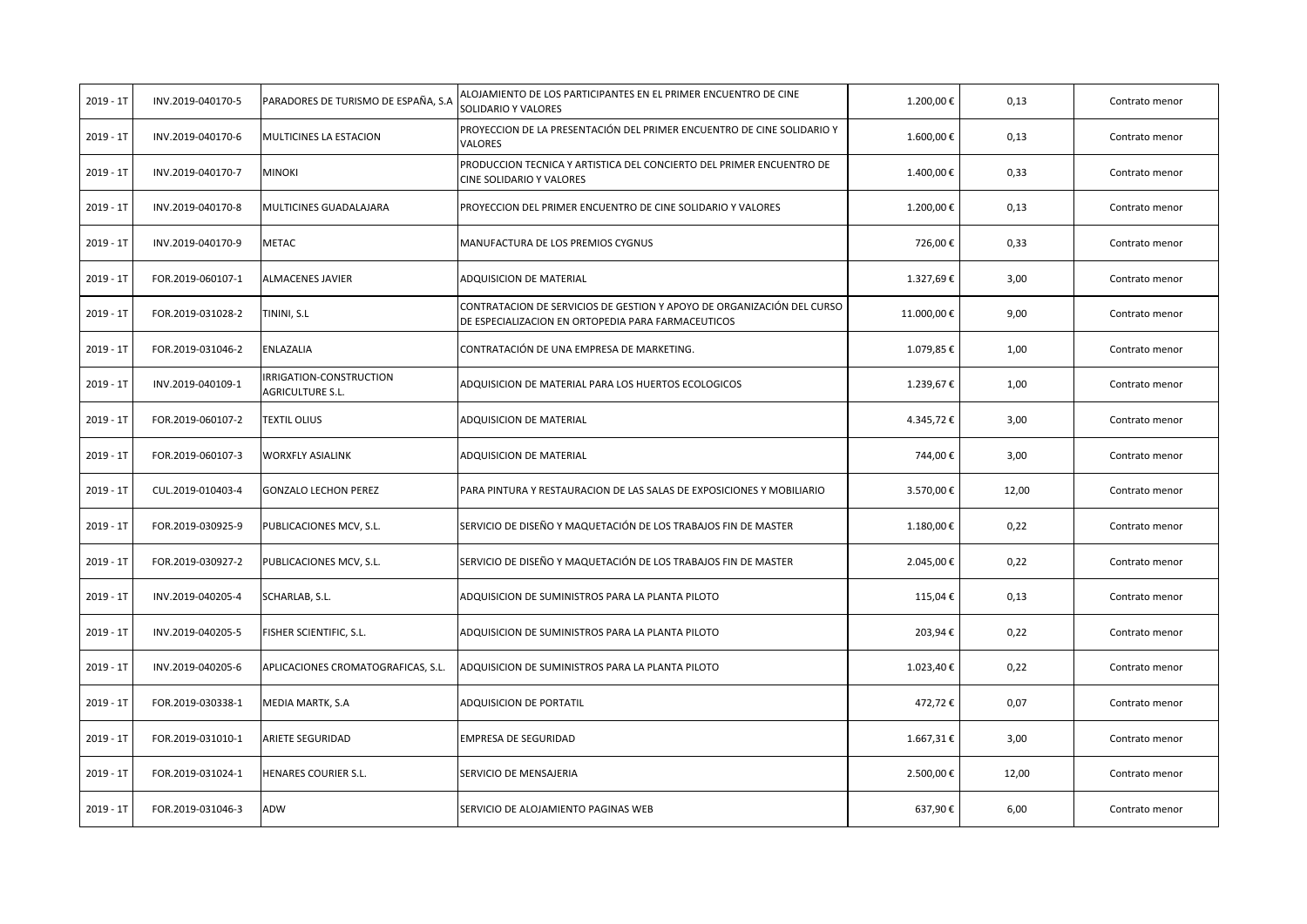| $2019 - 1T$ | INV.2019-040138-1  | <b>ENVIGO RMS SPAIN, S.L.</b>                           | ADQUISICION DE ANIMALES DE EXPERIMENTACION                                                                                                                            | 991,74€    | 1,00  | Contrato menor |
|-------------|--------------------|---------------------------------------------------------|-----------------------------------------------------------------------------------------------------------------------------------------------------------------------|------------|-------|----------------|
| 2019 - 1T   | INV.2019-040203-1  | MICROALCALA, S.L                                        | MATENIMIENTO DE LA RED INTERNA Y GESTION SEGURA DE ARCHIVOS<br>CONFIDENCIALES                                                                                         | 1.320,02€  | 0,40  | Contrato menor |
| 2019 - 1T   | INV.2019-040217-1  | RS AMIDATA S.A.U.                                       | ADQUISICION DE MATERIAL ELECTRONICO PARA MONTAJE DE PROTOTIPOS                                                                                                        | 178,93€    | 0,07  | Contrato menor |
| 2019 - 1T   | CONG.2019-030630-1 | REAL SOCIEDAD ESPAÑOLA DE QUIMICA                       | ADQUISICION DE 200 SELLOS DE LA TABLA PERIODICA                                                                                                                       | 222,00€    | 0,07  | Contrato menor |
| 2019 - 1T   | INV.2019-040123-1  | FERNANDEZ RAPADO PRODUCTOS<br>QUIMICOS, S.A.            | ADQUISICION DE PRODUCTOS QUIMICOS                                                                                                                                     | 221,81€    | 0,23  | Contrato menor |
| $2019 - 1T$ | INV.2019-040241-1  | TECNO-IDEA S.L.                                         | ADQUISICION DE ANDADORES Y MATERIAL ACCESORIO                                                                                                                         | 7.000,00€  | 12,00 | Contrato menor |
| $2019 - 1T$ | INV.2019-040229-1  | <b>B.BRAUN SURGICAL, S.A.</b>                           | REALIZACION DE UN ESTUDIO IN VIVO                                                                                                                                     | 250,00€    | 0,22  | Contrato menor |
| 2019 - 1T   | INV.2019-040229-2  | BARD DE ESPAÑA, S.L.                                    | REALIZACION DE UN ESTUDIO IN VIVO                                                                                                                                     | 969,00€    | 0,22  | Contrato menor |
| 2019 - 1T   | EXT.2019-021100-1  | MEDIA MARTK, S.A                                        | ADQUISICION DE UN ORDENADOR                                                                                                                                           | 612,71€    | 0,22  | Contrato menor |
| $2019 - 1T$ | FOR.2019-030959-1  | PARADORES DE TURISMO DE ESPAÑA, S.A                     | SERVICIO DE ALOJAMIENTO Y MANUTENCIONJ DE LA SESION PRESENCIAL DEL<br>ESTUDIO PROPIO DE CANCER DE PANCREAS                                                            | 4.654,54€  | 0,07  | Contrato menor |
| 2019 - 1T   | EXT.2019-021841-1  | FONS COGNITIO ASOCIACION CULTURAL                       | IMPARTICION DE CLASES Y ACTIVIDADES DOCENTES.                                                                                                                         | 7.800,00€  | 6,00  | Contrato menor |
| $2019 - 1T$ | EXT.2019-021841-2  | ASOCIACION CULTURAL AMIGOS DEL<br>ARTE Y DE LA HISTORIA | IMPARTICION DE CLASES Y ACTIVIDADES DOCENTES.                                                                                                                         | 3.300,00€  | 6,00  | Contrato menor |
| $2019 - 1T$ | FOR.2019-031046-4  | OVH HISPANO, S.L.U.                                     | SERVICIO DE ALOJAMIENTO PAGINAS WEB                                                                                                                                   | 227,99€    | 3,00  | Contrato menor |
| 2019 - 1T   | INV.2019-040229-3  | GRANJA CUNICULA SAN BERNARDO, S.L.                      | ADQUISICION DE SUMINISTROS PARA REALIZACION DE UN ESTUDIO IN VIVO                                                                                                     | 813,62€    | 0,22  | Contrato menor |
| $2019 - 1T$ | FOR.2019-030310-1  | ANKAA SOLUTIONS, S.L.                                   | ADQUISICION DE MATERIAL FORMATIVO EN CURSO DE CIRUGIAS LAPAROSCOPICAS                                                                                                 | 910,00€    | 0,45  | Contrato menor |
| 2019 - 1T   | INV.2019-040405-1  | EDICIONES JURIDICAS Y SOCIALES, S.A                     | REALIZACION DE TRES PUBLICACIONES                                                                                                                                     | 20.000,00€ | 12,00 | Contrato menor |
| 2019 - 1T   | FOR.2019-030959-2  | JOSE PASCUAL LOPEZ GOMEZ-SERVICIO<br>PUERTA A PUERTA    | SERVICIOS DE TRASLADO DE LOS PARTIPACINTES EN LA SESION PRESENCIAL DEL<br>ESTUDIO PROPIO DE CANCER DE PANCREAS.                                                       | 767,27€    | 0,07  | Contrato menor |
| $2019 - 1T$ | INV.2019-040109-2  | MAVIPAL, S.L.                                           | ADQUISICION DE MATERIAL                                                                                                                                               | 210,00€    | 1,00  | Contrato menor |
| 2019 - 1T   | INV.2019-040109-3  | TECNICAS DE GRADADO, S.A.                               | ASISTENCIA TECNICA                                                                                                                                                    | 60,00€     | 0,22  | Contrato menor |
| 2019 - 1T   | CUL.2019-010414-1  | VAZQUEZ MUEBLES Y ATREZZO, S.L.                         | ALQUILER DE MOBILIARIO Y ATREZZO PARA EL DESARROLLO Y LA GALA DE<br>CLAUSURA DEL TALLER "WORSHOP DE INTERPRETACION ESCENICA SOBRE LA OPERA<br><b>CARMEN DE BIZET"</b> | 342,50€    | 0,16  | Contrato menor |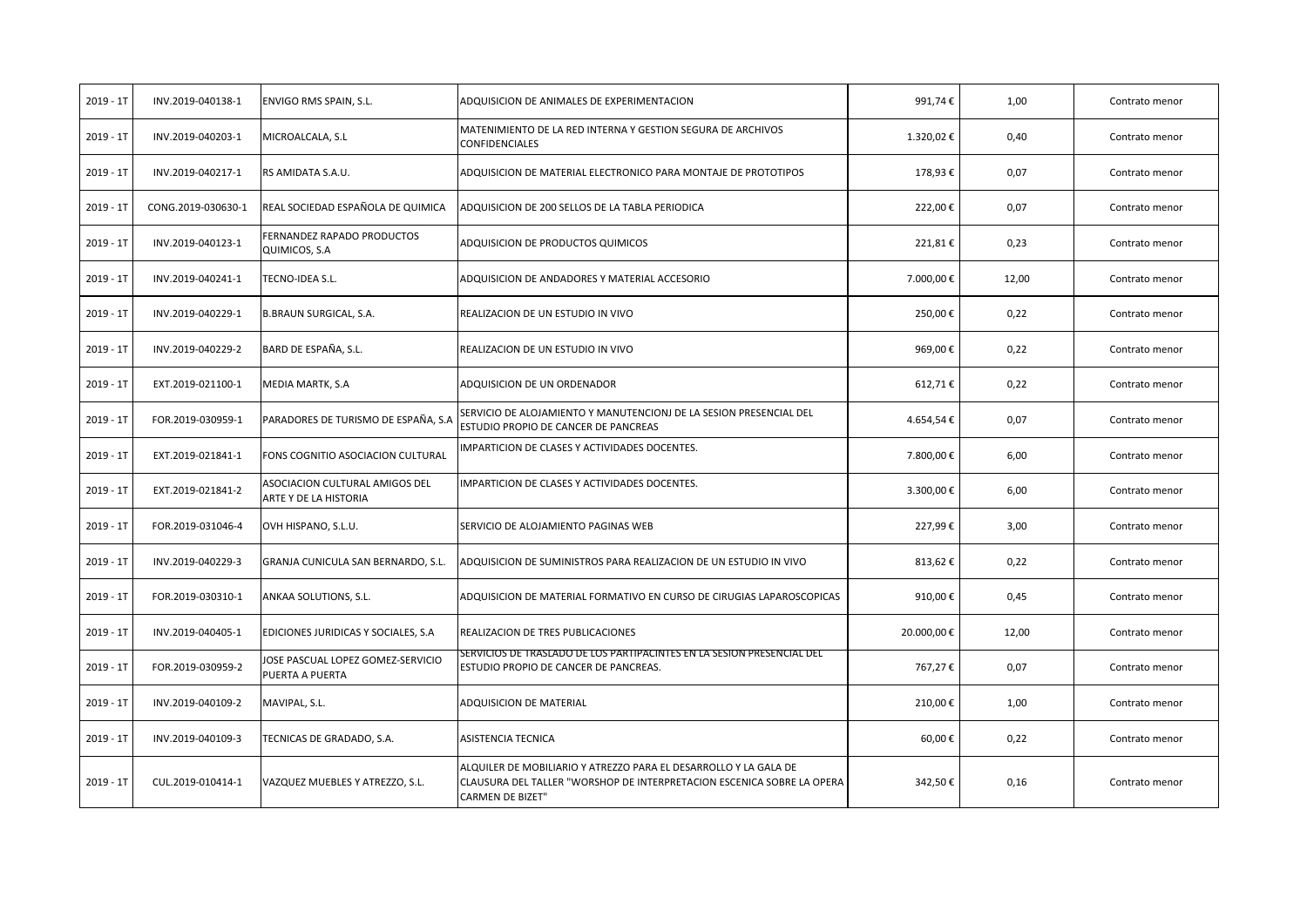| $2019 - 1T$ | CONG.2019-030630-2 | <b>DEVOUR SPAIN, S.L</b>                                        | CONTRATACION DE LA CENA CON CATA DE VINOS EN INGLES PARA LOS PONENTES<br>ASISTENTES AL CONGRESO INTERNACIONAL 6TH 6-ECBS/LS-EuChemS.                                                                                                 | 3.487,61€ | 0,07  | Contrato menor |
|-------------|--------------------|-----------------------------------------------------------------|--------------------------------------------------------------------------------------------------------------------------------------------------------------------------------------------------------------------------------------|-----------|-------|----------------|
| $2019 - 1T$ | CONG.2019-030630-3 | LAS COSAS DE KAMY-KELONIA                                       | SUMINISTRO DE IMANES CON FORMA DE MENINA (AUMENTO DE PARTICIPANTES)                                                                                                                                                                  | 1.380,00€ | 2,00  | Contrato menor |
| $2019 - 1T$ | FOR.2019-050200--1 | PC COMPONENTES Y MULTIMEDIA S.L.U                               | ADQUISICION DE EQUIPOS INFORMATICOS                                                                                                                                                                                                  | 1.659,12€ | 0,50  | Contrato menor |
| $2019 - 1T$ | FOR.2019-060107-4  | <b>PAUL STRICKER</b>                                            | <b>ADQUISICION DE MATERIAL</b>                                                                                                                                                                                                       | 1.432,16€ | 3,00  | Contrato menor |
| 2019 - 1T   | FOR.2019-060107-5  | LINITEX MERCHANDISING SL                                        | ADQUISICION DE MATERIAL                                                                                                                                                                                                              | 2.721,31€ | 3,00  | Contrato menor |
| $2019 - 1T$ | FOR.2019-060107-6  | RIMOLDI-GUNOLD                                                  | ADQUISICION DE MATERIAL                                                                                                                                                                                                              | 3.305,79€ | 12,00 | Contrato menor |
| $2019 - 1T$ | FOR.2019-060107-7  | INTERCAMBIOS Y SUMINISTROS, S.A.<br>(INSU)                      | <b>ADQUISICION DE MATERIAL</b>                                                                                                                                                                                                       | 262,70€   | 3,00  | Contrato menor |
| $2019 - 1T$ | FOR.2019-060107-8  | INDUSTRIA Y DESARROLLO GAMAX, S.L.                              | ADQUISICION DE MATERIAL                                                                                                                                                                                                              | 262,00€   | 3,00  | Contrato menor |
| $2019 - 1T$ | FOR.2019-060107-9  | SOFTWARE DEL SOL                                                | ADQUISICION DE MATERIAL                                                                                                                                                                                                              | 789,75€   | 3,00  | Contrato menor |
| $2019 - 1T$ | FOR.2019-030503-1  | KOOBIS SERVICIOS INFORMATICOS, S.L.                             | REPARACION DE EQUIPO INFORMATICO                                                                                                                                                                                                     | 597,80€   | 0,22  | Contrato menor |
| $2019 - 1T$ | CONG.2019-030631-1 | 4 MONOS COMUNICACIÓN, S.L.                                      | DISEÑO DE LA IMAGEN DEL CONGRESO INTERNACIONAL 25 TH LATIN-AMERICAN<br>SYMPOSIUM ON BIOTECHNOLOGY, BIOMEDICAL, BIOPHARMACEUTICAL AND<br>INDUSTRIAL APPLICATIONS OF CAPILLARY ELECTROPHORESIS AND MICROCHIP<br>TECHNOLOGY (LACE 2019) | 1.400,00€ | 2,00  | Contrato menor |
| $2019 - 1T$ | INV.2019-040144-1  | FUNDACION PARA EL FOMENTO DE LA<br><b>INNOVACION INDUSTRIAL</b> | VERIFICACION Y CALIBRACION DE INSTRUMENTOS DE MEDICION                                                                                                                                                                               | 379,00€   | 0,23  | Contrato menor |
| 2019 - 1T   | CUL.2019-060105-2  | AUTOCARES ALONSO, S.L.                                          | REALIZACION DE UN DESPLAZAMIENTO                                                                                                                                                                                                     | 250,00€   | 0,10  | Contrato menor |
| $2019 - 1T$ | CUL.2019-060105-3  | ALBERGUE VALLE ABEDULES, S.L.                                   | ESTANCIA PARA EVENTO CULTURAL                                                                                                                                                                                                        | 3.936,00€ | 0,07  | Contrato menor |
| $2019 - 1T$ | CUL.2019-060105-4  | AUTOCARES MARIN COLMENERO, S.L.                                 | SERVICIO DE DESPLAZAMIENTO                                                                                                                                                                                                           | 1.809,09€ | 2,00  | Contrato menor |
| $2019 - 1T$ | CONG.2019-030604-1 | 4 MONOS COMUNICACIÓN, S.L.                                      | CONTRATACION DE DISEÑADOR GRAFICO                                                                                                                                                                                                    | 450,00€   | 3,00  | Contrato menor |
| $2019 - 1T$ | INV.2019-040129-1  | BENOTAC, S.L.                                                   | ADQUISICION DE RELOJ INTELIGENTE PARA INVESTIGACION MEDICA                                                                                                                                                                           | 340,37€   | 1,00  | Contrato menor |
| $2019 - 1T$ | CUL.2019-010403-5  | CINESA - COMPAÑIA DE INICIATIVAS Y<br>ESPECTACULOS, S.A.        | ALQUILER SALAS DE CINE                                                                                                                                                                                                               | 4.600,00€ | 1,00  | Contrato menor |
| $2019 - 1T$ | CUL.2019-010414-2  | POLIMUSICA, S.A                                                 | ALQUILER DE UN PIANO MEDIA COLA PARA LAS ACTIVIDADES DE OPERASTUDIO                                                                                                                                                                  | 2.053,29€ | 9,00  | Contrato menor |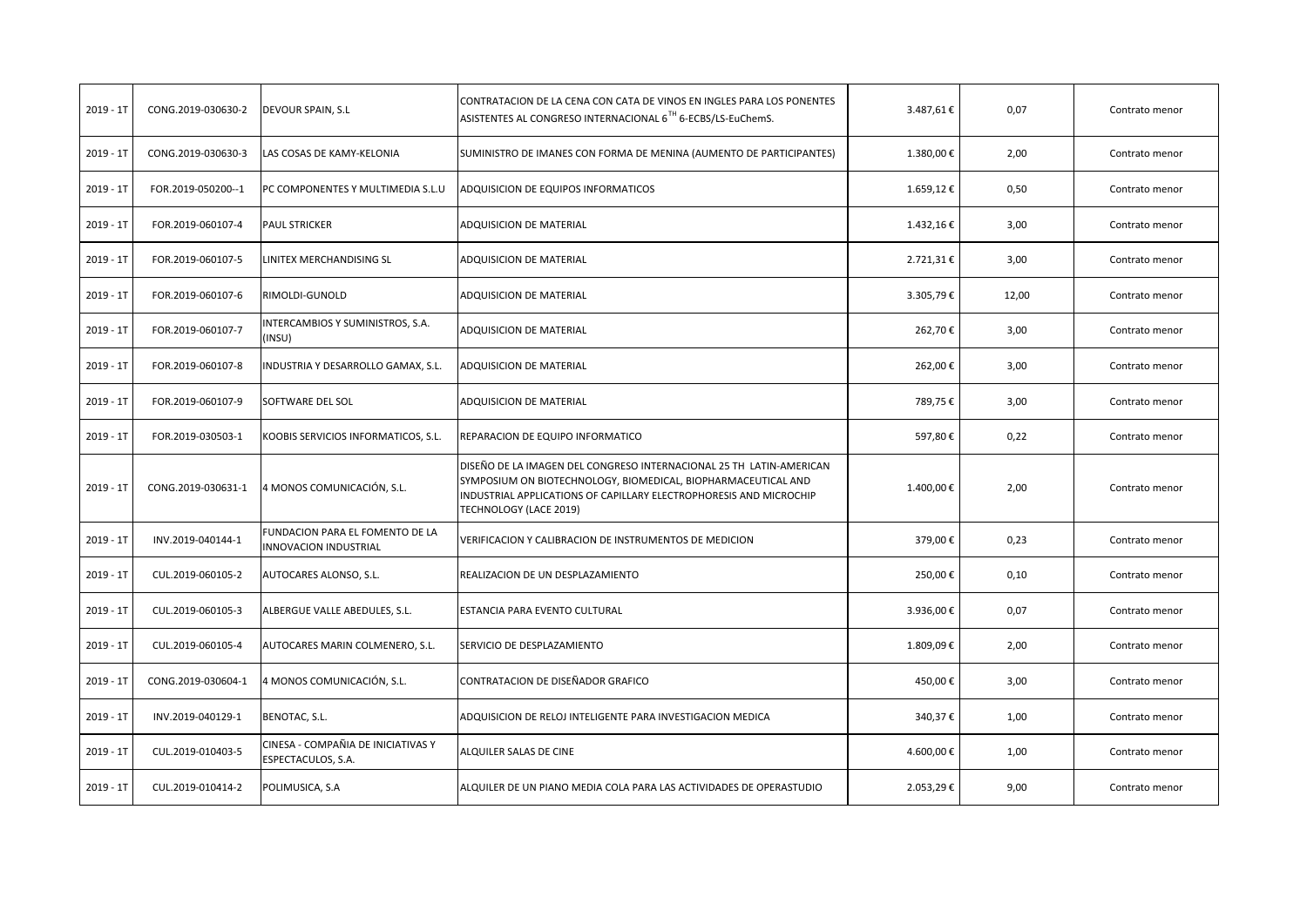| $2019 - 1T$ | CUL.2019-010414-3  | HOTEL FRANCISCO S.L.U.                                                                      | SERVICIO DE ALOJAMIENTO DE GIANLUIGI GELMETTI.                                                                                                     | 861,84€    | 0,22  | Contrato menor |
|-------------|--------------------|---------------------------------------------------------------------------------------------|----------------------------------------------------------------------------------------------------------------------------------------------------|------------|-------|----------------|
| 2019 - 1T   | EXT.2019-021811-1  | CENTRO PROFESIONAL PAULA DIAZ, S.L.                                                         | DESARROLLO DE UN CURSO DE TATUAJE                                                                                                                  | 12.198,00€ | 4,22  | Contrato menor |
| 2019 - 1T   | FOR.2019-030925-10 | <b>CLINIMARK</b>                                                                            | ADQUISICIÓN DE MATERIALES FUNGIBLES SANITARIOS                                                                                                     | 1.598,42€  | 0,22  | Contrato menor |
| $2019 - 1T$ | FOR.2019-031016-1  | AENOR INTERNACIONAL S.A.U.                                                                  | IMPARTICION DE CLASES TEORICAS Y PRACTICAS PARA LA REALIZACIÓN DEL<br>POSGRADO "EXPERTO EN GESTION AMBIENTAL, ENERGETICA Y ECONOMICA<br>CIRCULAR". | 11.162,70€ | 5,50  | Contrato menor |
| 2019 - 1T   | INV.2019-040190-1  | ECO-CULTURAL TOURS&CAMPING<br>SAFARIS                                                       | IMPORTACION DE PIEZAS ARQUEOLOGICAS DE TANZANIA A ESPAÑA                                                                                           | 2.434,62€  | 0,06  | Contrato menor |
| $2019 - 1T$ | EXT.2019-022202-1  | REAPPLY, S.L.                                                                               | SERVICIO DE DESARROLLO E IMPLANTACION DE UN SISTEMA DE MATRICULACION<br>DE ALUMNOS EN LOS PROGRAMAS Y CURSOS DE LA UNIVERSIDAD DE MAYORES          | 8.300,00€  | 1,00  | Contrato menor |
| 2019 - 1T   | FOR.2019-030311-1  | IMC ALCALA, S.L.                                                                            | DESMONTAJE DE EQUIPO                                                                                                                               | 787,00€    | 0,07  | Contrato menor |
| 2019 - 1T   | CONG.2019-030630-4 | PASAJE TRES CRUCES, S.L.                                                                    | MAQUETACION Y EDICION DEL LIBRO DE RESUMENES PARA EL CONGRESO<br>CONGRESO INTERNACIONAL 6 TH ECBS7LS-EuChemS                                       | 458,00€    | 1,00  | Contrato menor |
| 2019 - 1T   | CONG.2019-030630-5 | RESIDENCIA DE ESTUDIANTES                                                                   | ALOJAMIENTO DE ORGANIZADORES Y PONENTES EN EL CONGRESO INTERNACIONAL<br>6 <sup>TH</sup> ECBS7LS-EuChemS                                            | 3.525,00€  | 1,00  | Contrato menor |
| 2019 - 1T   | CONG.2019-030630-6 | LARA CREATIVOS Y PUBLICISTAS, S.L.U                                                         | SUMINISTRO DE BOLSAS PORTA-DOCUMENTOS y LIBRETAS DE NOTAS PARA LOS<br>PARTICIPANTES DEL CONGRESO INTERNACIONAL 6TH ECBS/LS-EuChemS                 | 633,80€    | 0,22  | Contrato menor |
| $2019 - 1T$ | CONG.2019-030630-7 | 4 MONOS COMUNICACIÓN, S.L.                                                                  | CREACION DE LA IMAGEN DEL CONGRESO INTERNACIONAL 6TH ECBS/LS-EuChemS                                                                               | 1.500,00€  | 0,22  | Contrato menor |
| 2019 - 1T   | CONG.2019-030630-8 | LEMAN, SL.L Y TOP EVENTOS &<br>PRODUCCIONES, S.L.U., UTE "HOSTELERIA<br>PALACIO DE CIBELES" | RESTAURACIÓN EN EL CONGRESO INTERNACIONAL 6 TH ECBS7LS-EuChemS                                                                                     | 9.130,00€  | 0,03  | Contrato menor |
| $2019 - 1T$ | FOR.2019-031009-2  | ABACO SUYTEC, S.A.U.                                                                        | ADQUISICION DE DIVERSOS SUMINISTROS PARA EL CENTRO DE QUIMICA APLICADA<br>Y BIOTECNOLOGIA.                                                         | 42,05€     | 0,67  | Contrato menor |
| $2019 - 1T$ | FOR.2019-031013-1  | CACTUS COMMUNICATIONS SERVICES<br>LTD                                                       | ACTUALIZACION DE MATERIAL DOCENTE - EDICION EN INGLES DE ARTICULO                                                                                  | 2.000,00€  | 8,00  | Contrato menor |
| $2019 - 1T$ | FOR.2019-031028-3  | IBERSENS INNOVA, S.L.                                                                       | CONTRATACION DEL SERVICIO DE ASESORAMIENTO Y GESTIÓN DEL CURSO DE<br>ESPECIALIZACION EN ORTOPEDIA PARA FARMACEUTICOS                               | 5.500,00€  | 8,00  | Contrato menor |
| 2019 - 1T   | COOP.2019-060210-1 | <b>GMA MANAGING COMPLEXITY</b>                                                              | REALIZACION DE FOTOCOPIAS                                                                                                                          | 73,72€     | 1,00  | Contrato menor |
| 2019 - 1T   | FOR.2019-031011-1  | LA MAMMA CREACIONES S.C.                                                                    | TRABAJOS EN LA WEB                                                                                                                                 | 2.070,00€  | 12,00 | Contrato menor |
| 2019 - 1T   | INV.2019-040205-7  | UNIVERSIDAD DE HUELVA                                                                       | ANALISIS DE SIETE MUESTRAS DE BETUN CON TECNICA LATROSCAN                                                                                          | 1.316,00€  | 0,67  | Contrato menor |
| $2019 - 1T$ | FOR.2019-030311-2  | AHORROCOLOR ALCALA, S.L.                                                                    | ADQUISICION DE EQUIPOS INFORMATICOS                                                                                                                | 446,28€    | 0,22  | Contrato menor |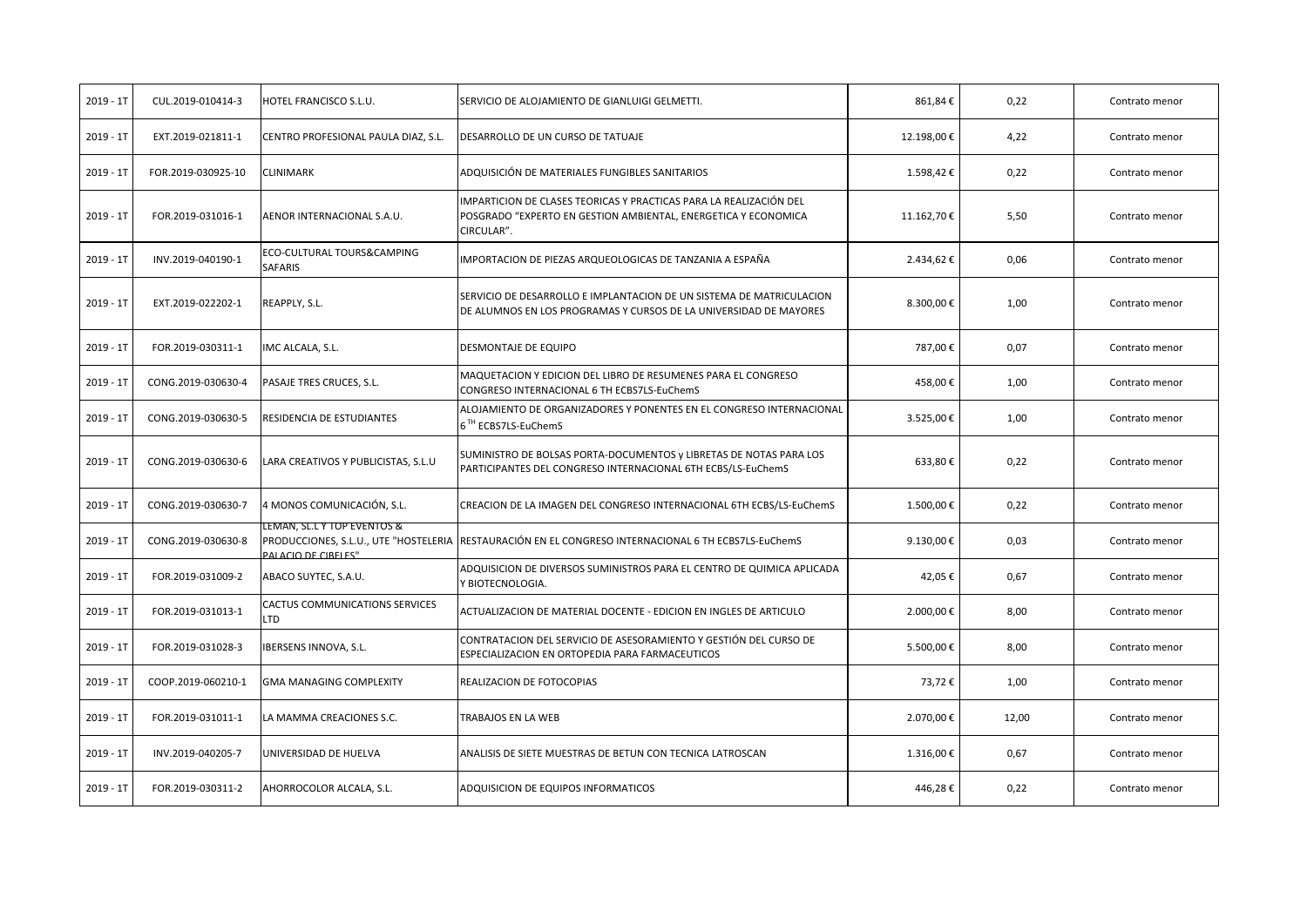| $2019 - 1T$ | FOR.2019-030311-3     | RP MECATRONICA, S.L.                                                | ADQUISICIÓN DE SUMINISTROS DE SEGURIDAD                                                                                                                                                       | 67,90€     | 0,22  | Contrato menor |
|-------------|-----------------------|---------------------------------------------------------------------|-----------------------------------------------------------------------------------------------------------------------------------------------------------------------------------------------|------------|-------|----------------|
| $2019 - 1T$ | FOR.2019-031011-2     | <b>MOROTE TRADUCCIONES</b>                                          | CORRECCION DE ESTILO DE TRABAJOS DE INVESTIGACIÓN DE FISIOTERAPIA                                                                                                                             | 147,30€    | 12,00 | Contrato menor |
| $2019 - 1T$ | EXP.INV.2019-040238-2 | JULIO BERZAL CARRASCOSA (TRISKEL<br>APPS)                           | DISEÑO FRONT-END EN ANDROID DE LA PLATAFORMA DE M-LEARNING<br><b>OPPIAMOBILE</b>                                                                                                              | 9.800,00€  | 6,00  | Contrato menor |
| $2019 - 1T$ | CUL.2019-010402-9     | <b>COPI CENTRO</b>                                                  | IMPRESIÓN DE OBRAS                                                                                                                                                                            | 304,55€    | 0,50  | Contrato menor |
| 2019 - 1T   | CUL.2019-010403-6     | ORDAX COORDINADORA DE<br>TRANSPORTES Y MERCANCIAS S.L.              | TRASLADO DE PIEZAS DE VALOR HISTORICO PARA LA CELEBRACION DE LA<br><b>EXPOSICION SIESTE VIATOR.</b>                                                                                           | 2.585,00€  | 2,00  | Contrato menor |
| $2019 - 1T$ | CUL.2019-010403-7     | IBERPATENT. PATENTES&MARCAS                                         | SERVICIO PARA EL REGISTRO DE MARCAS Y PATENTES                                                                                                                                                | 2.493,74€  | 1,00  | Contrato menor |
| $2019 - 11$ | EXT.2019-022202-2     | TOMPLA INDUSTRIA INTERNACIONAL DEL<br>SOBRE, S.L.                   | CONTRATO MENOR PARA LA ADQUISICION DE SOBRES TIPO "BOLSA" TAMAÑO<br>324X229                                                                                                                   | 90,00€     | 1,00  | Contrato menor |
| $2019 - 1T$ | INV.2019-040402-1     | AGILENT TECHNOLOGIES SPAIN, S.L.                                    | MANTENIMIENTO DE CROMATOGRAFO DE LIQUIDOS                                                                                                                                                     | 11.496,00€ | 12,00 | Contrato menor |
| $2019 - 1T$ | INV.2019-040404-1     | CARLO ERBA REAGENTS, S.A.S                                          | ADQUISICION DE VARIOS SUMINISTROS                                                                                                                                                             | 316,80€    | 0,67  | Contrato menor |
| $2019 - 1T$ | INV.2019-040404-2     | SIGMA ALDRICH QUIMICA, S.L.U                                        | ADQUISICION DE VARIOS SUMINISTROS                                                                                                                                                             | 3.000,00€  | 6,00  | Contrato menor |
| $2019 - 1T$ | INV.2019-040404-3     | THERMOFISHER SCIENTIFIC, S.L.                                       | ADQUISICION DE VARIOS SUMINISTROS                                                                                                                                                             | 515,80€    | 0,44  | Contrato menor |
| $2019 - 1T$ | INV.2019-040109-4     | ALVARO IZUZQUIZA IBAÑEZ DE ALDECOA                                  | ADQUISICIÓN DE LIBROS PARA LA BIBLIOTECA DEL JARDIN BOTANICO                                                                                                                                  | 19,24€     | 0,44  | Contrato menor |
| $2019 - 1T$ | INV.2019-040109-5     | COMERCIAL AGROPECUARIA ALCARREÑA                                    | SUMINISTRO DE MATERIAL PARA CONTROL SANITARIO PREVENTIVO DE<br><b>ENFERMEDADES Y OTROS MATERIALES</b>                                                                                         | 826,45€    | 12,00 | Contrato menor |
| $2019 - 1T$ | FOR.2019-030369-1     | HOSPITAL GENERAL UNIVERSITARIO<br><b>GREGORIO MARAÑON DE MADRID</b> | ALQUILER DE ESPACIOS                                                                                                                                                                          | 370,25€    | 0,03  | Contrato menor |
| $2019 - 11$ | CUL.2019-010402-10    | SEWIN SOLO, S.L.U.                                                  | ADQUISICION DE ORDENADOR                                                                                                                                                                      | 1.886,00€  | 1,00  | Contrato menor |
| $2019 - 1T$ | EXT.2019-020500-1     | TSHCE ALCALA S.L.                                                   | ALOJAMIENTO DE LOS MIEMBROS DE LAS TUNAS PARTICIPANTES EN EL FESTIVAL<br>INTERNACIONAL DE TUNAS DE ALCALA FITA 2019                                                                           | 1.090,91€  | 0,07  | Contrato menor |
| $2019 - 1T$ | EXT.2019-020500-2     |                                                                     | PARADORES DE TURISMO DE ESPAÑA, S.A ALOJAMIENTO DE AUTORIDADES BULGARAS EN LA CELEBRACION DEL VIII FITA                                                                                       | 785,44€    | 0,07  | Contrato menor |
| $2019 - 1T$ | FOR.2019-030355-1     | ERGON CREACION, S.A.                                                | ADQUISICION DE MANUALES DE CLASIFICACION Y TRIAGE DEL PACIENTE<br>PEDIATRICO EN URGENCIAS PARA LA 13ª EDICION DEL CURSO DE CLASIFICACION Y<br>TRIAGE PEDIATRICO EN URGENCIAS. 1 DE MARZO 2019 | 405,00€    | 0,22  | Contrato menor |
| $2019 - 1T$ | INV.2019-040149-1     | FUJIFILM SONOSITE IBERICA, S.L.U                                    | SUMINISTRO DE UN ECOGRAFO                                                                                                                                                                     | 10.900,00€ | 4,00  | Contrato menor |
| $2019 - 1T$ | COOP.2019-060237-1    | PARQUE CIENTIFICO Y TECNOLOGICO DE<br>CASTILLA LA MANCHA            | TRABAJOS CON LASER                                                                                                                                                                            | 315,00€    | 4,00  | Contrato menor |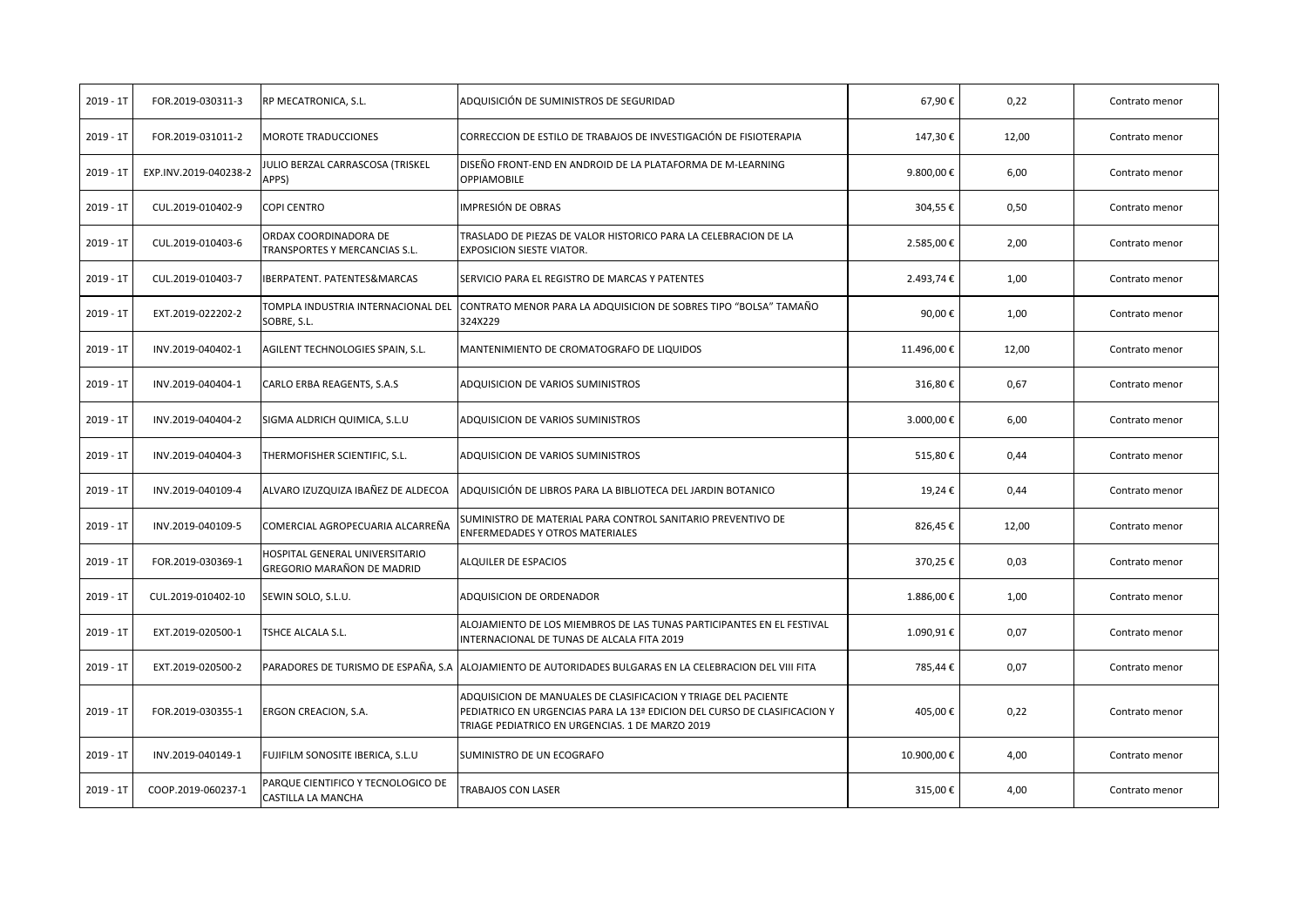| $2019 - 1T$ | CONG.2019-030614-1 | HUDIE IMPORT, S.L.               | SERVICIO DE CAFÉ PARA LOS PARTICIPANTES DEL SEMINARIO "EL ROSTRO: NUEVO<br>RETO TECNOLOGICO Y FORENSE" PROMOVIDO POR EL INSTITUTO UNIVERSITARIO<br>DE INVESTIGACION EN CIENCIAS POLICIALES (IUICP). | 675,00€   | 0,03   | Contrato menor |
|-------------|--------------------|----------------------------------|-----------------------------------------------------------------------------------------------------------------------------------------------------------------------------------------------------|-----------|--------|----------------|
| $2019 - 1T$ | FOR.2019-031009-3  | SIGMA ALDRICH QUIMICA, S.L.U     | ADQUISICION DE 1 PACK DE 96U DE FILTROS DE CENTRIFUGA AMICON ULTRA-0,5 DE<br>3KDa PARA EL CENTRO DE QUIMICA APLICADA Y BIOTECNOLOGIA.                                                               | 360,64€   | 0,22   | Contrato menor |
| 2019 - 1T   | INV.2019-040136-2  | <b>ADRIAN BURTON</b>             | TRADUCCION ARTICULO CIENTIFICO                                                                                                                                                                      | 631,92€   | 0,82   | Contrato menor |
| $2019 - 1T$ | INV.2019-040136-3  | MATLALA S.L. (HAKUNA CONSULTING) | ACTUALIZACION PAGINAS WEB                                                                                                                                                                           | 130,00€   | 1,00   | Contrato menor |
| 2019 - 1T   | CUL.2019-060105-5  | GUEBS CLOUD HOSTING, S.L.        | RENOVACION DE UN DOMINIO                                                                                                                                                                            | 130,68€   | 12,00  | Contrato menor |
| $2019 - 1T$ | FOR.2019-030311-4  | DAFA TRATAMIENTO DE AGUA, S.L.   | ADQUISICION MATERIAL PARA TRATAR EL AGUA DE RED USADA EN LAS<br>REACCIONES QUÍMICAS                                                                                                                 | 270,00€   | 1,00   | Contrato menor |
| $2019 - 1T$ | FOR.2019-031009-10 | CONFECCIONES ANADE, S.A          | ADQUISICION DE SUMINISTROS DE PROTECCION EN EL CENTRO DE QUÍMICA<br>APLICADA Y BIOTECNOLOGÍA.                                                                                                       | 296,65€   | 0,22   | Contrato menor |
| $2019 - 1T$ | FOR.2019-031009-4  | LINEALAB, S.L.                   | ADQUISICION DE TUBOS TRITURADORES PARA EL TRATAMIENTO DE NUESTRAS DE<br>ANALISIS DE AZAFRAN EN EL CENTRO DE QUIMICA APLICADA Y BIOTECNOLOGIA.                                                       | 396,00€   | 0,89   | Contrato menor |
| 2019 - 1T   | FOR.2019-031009-5  | SCHARLAB, S.L.                   | ADQUISICION DE DIVERSOS SUMINISTROS PARA EL CENTRO DE QUIMICA APLICADA<br>Y BIOTECNOLOGIA.                                                                                                          | 86,04€    | 0,13   | Contrato menor |
| 2019 - 1T   | FOR.2019-031009-6  | METTLER-TOLEDO, S.A.E.           | ADQUISICION DE 1 CAJA DE CRISOLES DE AL SIN PIN DE 40µL PARA DSC EN EL<br>CENTRO DE QUÍMICA APLICADA Y BIOTECNOLOGÍA.                                                                               | 284,00€   | 343,64 | Contrato menor |
| 2019 - 1T   | FOR.2019-031009-7  | THERMOFISHER SCIENTIFIC, S.L.    | ADQUISICION DE UNA VALVULA DE ACTUACION PARA CONMUTAR EL DAD Y EL<br>ORBITRAP DEL UHPLC NECESARIA PARA EL CENTRO DE QUÍMICA APLICADA Y<br>BIOTECNOLOGÍA.                                            | 2.012,82€ | 0,22   | Contrato menor |
| $2019 - 1T$ | FOR.2019-031009-8  | EPPENDORF IBERICA, S.L.U.        | ADQUISICION DE UN ROTOR PARA LA CENTRIFUGA.                                                                                                                                                         | 768,20€   | 0,23   | Contrato menor |
| 2019 - 1T   | FOR.2019-031009-9  | DIMEL-CASTILLA ALCALA, S.L.      | ADQUISICION DE DIVERSOS SUMINISTROS PARA EL CENTRO DE QUIMICA APLICADA<br>Y BIOTECNOLOGIA.                                                                                                          | 80,72€    | 0,67   | Contrato menor |
| 2019 - 1T   | FOR.2019-031028-4  | PRIM, S.A                        | ADQUISICION DE CORSE                                                                                                                                                                                | 203,01€   | 0,22   | Contrato menor |
| $2019 - 1T$ | INV.2019-040190-2  | WIFI AWAY, S.L.                  | EL ALQUILER DEL WIFI                                                                                                                                                                                | 83,06€    | 1,00   | Contrato menor |
| 2019 - 1T   | INV.2019-040226-1  | LIBRERÍA AXON                    | ADQUISICION DE UNA PUBLICACION DE LA OMS                                                                                                                                                            | 140,19€   | 0,03   | Contrato menor |
| $2019 - 1T$ | INV.2019-040229-4  | LIFE TECNOLOGIES, S.A.           | ADQUISICION DE UN REACTIVO DE VIABILIDAD CELULAR                                                                                                                                                    | 286,78€   | 6,00   | Contrato menor |
| 2019 - 1T   | INV.2019-040229-5  | <b>CAMERA TOOLS</b>              | ADQUISICION DE UN ADAPTADOR PARA PODER CAPTURAR EN VIDEO LAS<br>IMAGENES OBTENIDAD EN UN EQUIPO DE LAPARASCOPIA                                                                                     | 189,36€   | 0,22   | Contrato menor |
| $2019 - 1T$ | INV.2019-040130-2  | RS AMIDATA S.A.U.                | ADQUISICIÓN DE DIVERSOS COMPONENTES ELECTRONICOS PARA EL PROYECTO<br>AMPLIFICADORES CRIOGENICOS (ESO).                                                                                              | 204,64€   | 0,22   | Contrato menor |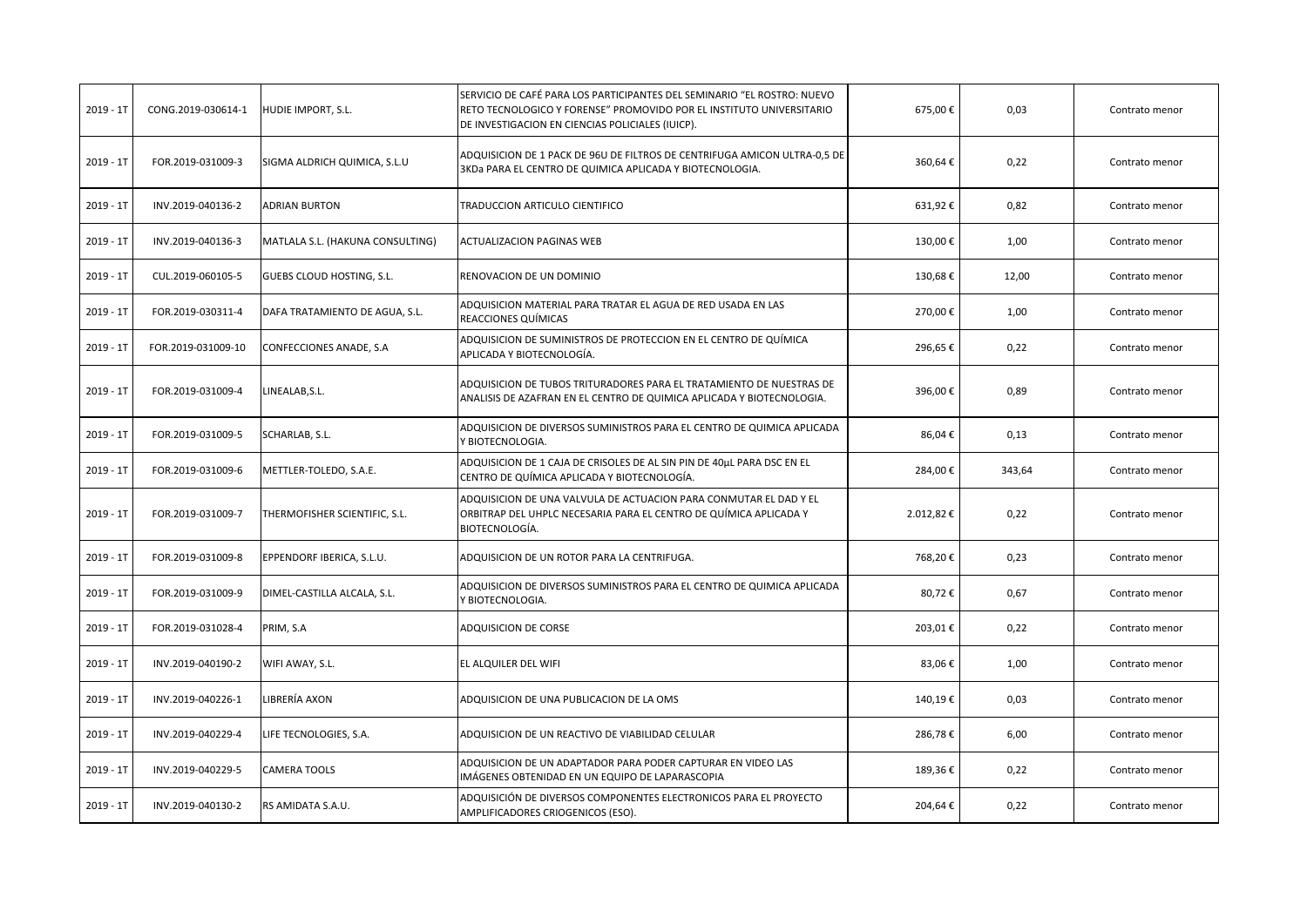| $2019 - 1T$ | INV.2019-040130-3  | <b>TERATORR TECHNOLOGIES</b>                                                                              | ADQUISICIÓN DE LAMINAS DE INDIO PARA EL PROYECTO AMPLIFICADORES<br>CRIOGENICOS (ESO).                                   | 601,95€          | 0,44   | Contrato menor |
|-------------|--------------------|-----------------------------------------------------------------------------------------------------------|-------------------------------------------------------------------------------------------------------------------------|------------------|--------|----------------|
| $2019 - 1T$ | INV.2019-040130-4  | DELCA CONSULTORES, S.L.                                                                                   | CONTRATACION DEL SUMINISTRO DE VARIAS LINEAS DE 50 OHMS FABRICADAS EN<br>SUSTRATOS DE CUARZO Y ALUMINA.                 | 1.519,00€        | 1,00   | Contrato menor |
| $2019 - 1T$ | INV.2019-040130-5  | SOFTWARE CIENTIFICO, S.L.                                                                                 | ADQUISICION DE CINCO LICENCIAS DE SOFTWARE ORIGINPRO PARA LOS<br>PROYECTOS DE DESARROLLO DE AMPLIFICADORES CRIOGENICOS. | 6.481,25€        | 0,89   | Contrato menor |
| $2019 - 1T$ | INV.2019-040130-6  | <b>FASTPRING</b>                                                                                          | ADQUISICION DE SEIS LICENCIAS DEL SOFTWARE FINEPRINT                                                                    | 137,81 (150 USD) | 0,45   | Contrato menor |
| $2019 - 1T$ | INV.2019-040190-3  | UNIVERSIDAD COMPLUTENSE DE MADRID                                                                         | PREPARACION DE MUESTRAS Y ANALISIS DEN SEM                                                                              | 162,00€          | 2,00   | Contrato menor |
| $2019 - 1T$ | FOR.2019-031104-1  | FUNDACION PARA LA INVESTIGACION<br><b>BIOMEDICA HOSPITAL UNIVERSITARIO</b><br>PRINCIPE DE ASTURIAS (HUPA) | SERVICIO DE FORMACION                                                                                                   | 7.200,00€        | 9,00   | Contrato menor |
| 2019 - 1T   | INV.2019-040240-1  | SEINSA-MARÍA ROSARIO FERNANDEZ<br>VALLE                                                                   | ADQUISICION DE UNA MEMORIA EXTERNA USB                                                                                  | 75,00€           | 0,03   | Contrato menor |
| $2019 - 1T$ | FOR.2019-030202-1  | TININI, S.L                                                                                               | FORMACIONES MINDFULNESS EN LOS PROGRAMAS DE POSGRADO IDOE                                                               | 10.000,00€       | 6,00   | Contrato menor |
| $2019 - 1T$ | FOR.2019-030311-5  | ANYNA INFORMATICA, S.L.                                                                                   | ADQUISICION DE TRES CPU PARA CONECTARLAS A EQUIPOS EXISTENTES EN EL<br>CENTRO DE QUIMICA APLICADA Y BIOTECNOLOGIA.      | 780,00€          | 0,22   | Contrato menor |
| $2019 - 1T$ | INV.2019-040109-6  | ANTICIMEX 3D SANIDAD AMBIENTAL, S.A.                                                                      | DESRATIZACION Y DESRATONIZACION                                                                                         | 122,88€          | 148,68 | Contrato menor |
| $2019 - 1T$ | INV.2019-040130-7  | <b>BRONCES GADITANO, S.L.</b>                                                                             | ADQUISICION DE UNA CHAPA DE COBRE LIBRE DE OXIGENO                                                                      | 350,80€          | 0,22   | Contrato menor |
| $2019 - 1T$ | SC.2019-010800-1   | IBERPATENT. PATENTES&MARCAS                                                                               | REGISTRO DE MARCA Y LOGO DE LA MARCA: UNIVERSIDAD DE ALCALA OFICINA<br>ALUMNIUAH UNIDAD DE MECENAZGO                    | 1.800,00€        | 12,00  | Contrato menor |
| $2019 - 1T$ | EXT.2019-022202-3  | DOMINGO GARCIA PEREZ, S.L.                                                                                | REALIZACION ACTIVIDAD COMPLEMENTARIA DE ALUMNOS EN LOS PROGRAMAS Y<br>CURSOS DE LA UNIVERSIDAD DE MAYORES               | 2.255,00€        | 4,00   | Contrato menor |
| $2019 - 1T$ | FOR.2019-030203-1  | AUTOCARES MARIN COLMENERO, S.L.                                                                           | DESPLAZAMIENTO VISITA TOLEDO                                                                                            | 281,82€          | 0,03   | Contrato menor |
| 2019 - 1T   | FOR.2019-031002-1  | SEINSA-MARÍA ROSARIO FERNANDEZ<br>VALLE                                                                   | ADQUISICIÓN DE UN ORDENADOR PORTATIL PARA EL MASTER DE ENSEÑANZA ELE.                                                   | 805,00€          | 1,00   | Contrato menor |
| $2019 - 1T$ | FOR.2019-031009-11 | <b>MEDIA MARTK, S.A</b>                                                                                   | ADQUISION TELEFONO MOVIL                                                                                                | 644,63€          | 0,03   | Contrato menor |
| 2019 - 1T   | INV.2019-040236-1  | APPLE DISTRIBUTION INTERNATIONAL                                                                          | ADQUISICION DE UNA TABLET (IPAD) Y ACCESORIOS PARA EL DESARROLLO DEL ART.<br>83 MORAGOS.                                | 1.481,82€        | 0,07   | Contrato menor |
| $2019 - 1T$ | INV.2019-040405-2  | <b>LIBRERIA DIOGENES</b>                                                                                  | ADQUISICION DE LIBROS                                                                                                   | 384,62€          | 8,00   | Contrato menor |
| $2019 - 1T$ | FOR.2019-060100-2  | A3DESIGN & PRINTING, S.L.                                                                                 | ADQUISICION DE AURICULARES PERSONALIZADOS                                                                               | 1.050,00€        | 0,44   | Contrato menor |
| 2019 - 1T   | COOP.2019-060210-2 | ENCLAVE DE EVALUACION Y ENFOQUE DE<br>LOS DERECHOS HUMANOS                                                | REALIZACION DE EVALUACION                                                                                               | 793,40€          | 2,00   | Contrato menor |
| $2019 - 1T$ | EXT.2019-021301-1  | PARADOR DE SIGÜENZA                                                                                       | ALQUILER DE AULA, MANUTENCIÓN Y ALOJAMIENTO                                                                             | 2.998,35€        | 0,07   | Contrato menor |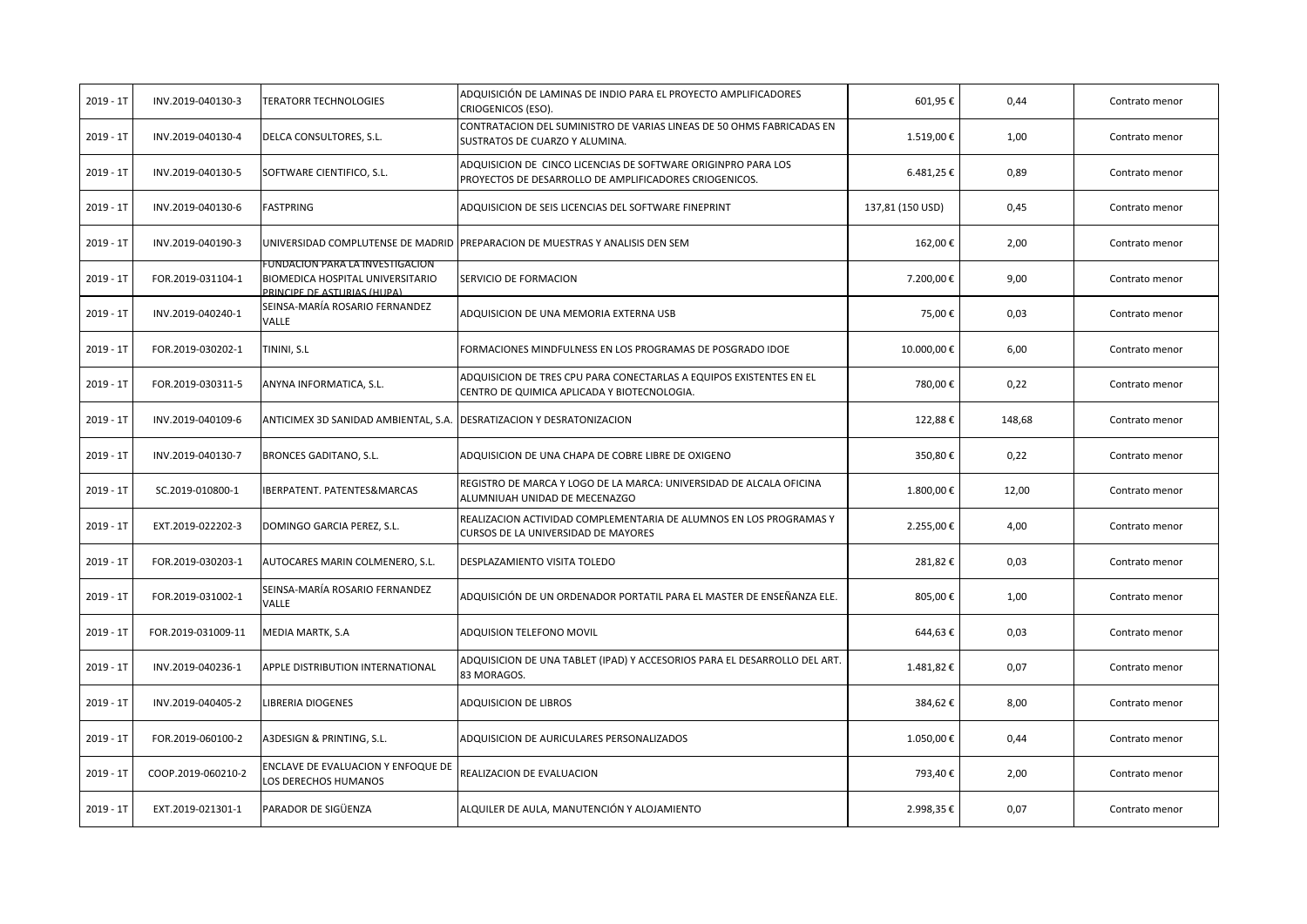| $2019 - 1T$ | FOR.2019-030927-3   | ADOLFO CALLEJO VENTURA                               | GRABACION Y MAQUETACION DE MATERIAL GRAFICO DEL MASTER INTERNACIONAL<br>DE ESTETICA                                                             | 2.650,00€  | 0,22  | Contrato menor |
|-------------|---------------------|------------------------------------------------------|-------------------------------------------------------------------------------------------------------------------------------------------------|------------|-------|----------------|
| $2019 - 1T$ | FOR.2019-031010-2   | K-TUIN SISTEMAS INFORMATICOS, S.A.                   | ADQUISICION ORDENADOR PORTATIL.                                                                                                                 | 1.533,06€  | 0,03  | Contrato menor |
| 2019 - 1T   | INV.2019-040123-2   | JOSE LUIS TERRES ROIG (KLEINTONE)                    | LA REALIZACION DE UN POSTER                                                                                                                     | 55,50€     | 0,23  | Contrato menor |
| $2019 - 1T$ | EXT.2019-020100-1   | ASOCIACION CULTURAL AKANTAROS                        | <b>ACTIVIDAD CULTURAL</b>                                                                                                                       | 1.500,00€  | 0,03  | Contrato menor |
| $2019 - 1T$ | EXT.2019-021700-1   | LA HUELLA SONORA                                     | ACTIVIDAD CULTURAL                                                                                                                              | 991,74€    | 0,03  | Contrato menor |
| 2019 - 1T   | EXT.2019-021700-2   | PRIMAVERA SOUND                                      | ACTIVIDAD CULTURAL                                                                                                                              | 1.652,89€  | 0,03  | Contrato menor |
| $2019 - 1T$ | CONG.2019-030630-10 | YUSPIN, S.L                                          | IMPRESION CARTELES PARA PROMOCION DEL CONGRESO                                                                                                  | 200,00€    | 0,07  | Contrato menor |
| $2019 - 1T$ | CONG.2019-030630-11 | AUTOBUSES ALCALA2010, S.L.                           | DESPLAZAMIENTO DE PARTICIPANTES EN EL PROGRAMA DE ACTIVIDADES<br>CULTURALES DEL CONGRESO CONGRESO INTERNACIONAL 6 <sup>TH</sup> ECBS7LS-EuChemS | 440,00€    | 0,07  | Contrato menor |
| 2019 - 1T   | CONG.2019-030630-12 | IBERSTAND, S.L.                                      | MONTAJE Y DESMONTAJE DE PANELES PARA LA EXPOSICIÓN DEL CONGRESO<br>INTERNACIONAL 6TH ECBS7LS-EuChemS                                            | 570,00€    | 0,03  | Contrato menor |
| $2019 - 1T$ | CONG.2019-030630-13 | JOSE PASCUAL LOPEZ GOMEZ-SERVICIO<br>PUERTA A PUERTA | TRASLADO PONENTES INVITADOS EN EL CONGRESO INTERNACIONAL 6 TH ECBS7LS-<br>EuChemS                                                               | 300,00€    | 0,22  | Contrato menor |
| 2019 - 1T   | CONG.2019-030630-9  | REPROGRAFIA CIMA, S.L                                | ELABORACION DE FOLLETOS PARA EL CONGRESO INTERNACIONAL 6 <sup>TH</sup> ECBS7LS-<br>EuChemS                                                      | 255,00€    | 0,10  | Contrato menor |
| 2019 - 1T   | INV.2019-040109-7   | <b>IDEAS</b>                                         | ADQUISICION DE PRODUCTOS DE COMERCIO JUSTO                                                                                                      | 681,81€    | 10,00 | Contrato menor |
| $2019 - 1T$ | INV.2019-040229-6   | LA BOUVET, S.L                                       | ADQUISICION DE MATERIALES PARA LA CIRUGIA DE REPARACION DE DEFECTOS DE<br>PARED ABDOMINAL                                                       | 252,47€    | 4,00  | Contrato menor |
| 2019 - 1T   | INV.2019-040229-7   | GRANJA CUNICULA SAN BERNARDO, S.L.                   | ADQUISICION DE SUMINISTROS PARA REALIZACION DE UN ESTUDIO IN VIVO                                                                               | 641,00€    | 0,22  | Contrato menor |
| 2019 - 1T   | FOR.2019-030316-1   | <b>FEMINSA</b>                                       | ADQUISICION DE MERCHANDISING.                                                                                                                   | 792,00€    | 0,23  | Contrato menor |
| $2019 - 11$ | FOR.2019-031001-10  | VIAJES EL CORTE INGLES, S.A.                         | GESTIÓN DE DESPLAZAMIENTO                                                                                                                       | 11.963,00€ | 0,03  | Contrato menor |
| $2019 - 1T$ | INV.2019-040229-8   | BARD DE ESPAÑA, S.L.                                 | ADQUISICION DE PROTESIS PARA LA REPARACION DE DEFECTOS DE PARED<br>ABDOMINAL                                                                    | 1.104,60€  | 0,22  | Contrato menor |
| 2019 - 1T   | FOR.2019-030315-1   | RESTAURANTE EL ÑERU, S.L.                            | SERVICIO DE CENA DE LA 6ª EDICION DE LA MACROMOLECULAR CRYSTALLOGRAPHY                                                                          | 500,00€    | 0,03  | Contrato menor |
| 2019 - 1T   | FOR.2019-030315-2   | TABERNA MACEIRAS, S.L.                               | SERVICIO DE CENA DE LA 6ª EDICION DE LA MACROMOLECULAR CRYSTALLOGRAPHY                                                                          | 720,00€    | 0,03  | Contrato menor |
| $2019 - 1T$ | EXT.2019-021100-2   |                                                      | SINFFIN PRODUCCIONES ARTISTICAS S.L.U COLABORACION DE MODELOS ARTISTICOS                                                                        | 225,00€    | 3,00  | Contrato menor |